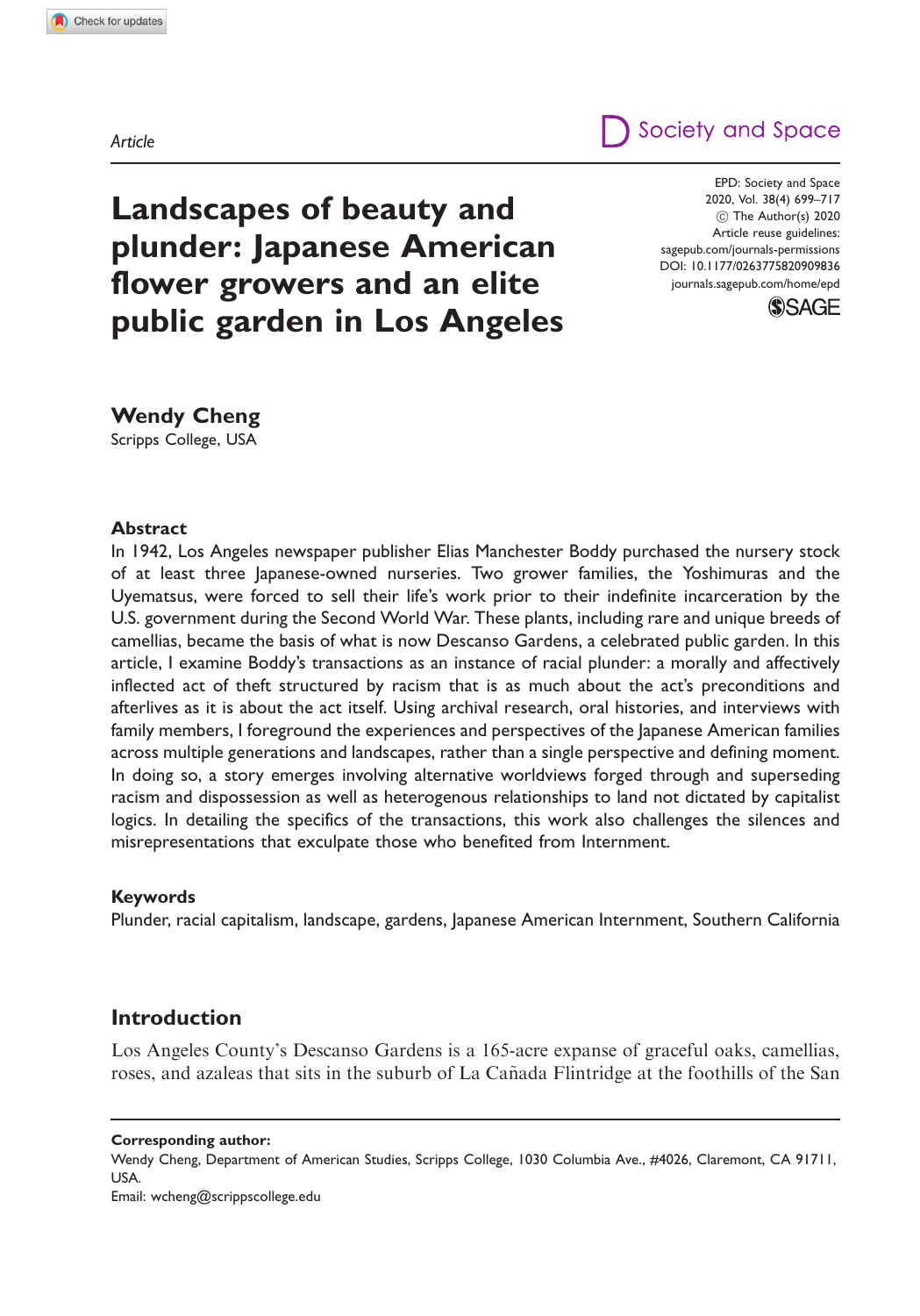Gabriel Mountains. It was the former estate of newspaper publisher E. Manchester Boddy, and since the 1950s, has been owned by the city of Los Angeles. Boddy's former home, a 22-room mansion that overlooks the oaks and camellias, is open to the public and contains wall panels explaining the history of the house and property.<sup>1</sup> In the timeline, a phrase from 1942 leaps out, describing "the moment that forever defined Descanso": the purchase, by Boddy, of the stock of two nurseries run by Japanese immigrants: Star Nurseries, headed by Francis Miyosaku Uyematsu; and Mission Nursery, headed by Fred Waichi Yoshimura. According to former Executive Director David Brown, "If Mr. Boddy had not purchased those camellias from the Uyematsu and Yoshimura families, there would in all likelihood not be a Descanso Gardens for the public to enjoy today" (Mori, 2015). Today, Descanso Gardens is home to one of the largest camellia collections in the world (Mori, 2015) and has been recognized by the International Camellia Society as one of the premier camellia gardens anywhere. Each year, as many as half a million camellias bloom simultaneously for the enjoyment of hundreds of thousands of visitors (Thompson, 1962: 9) (see Figure 1).

The wall text in the Boddy House continues: "Combining opportunism and compassion, Boddy provided Uyematsu and Yoshimura with reasonable compensation for their life's work." In a large panel, these transactions are similarly described as "the decisive moment," in which Boddy paid a "fair market price." Elsewhere, in Descanso Garden's official publications and in newspaper articles on the topic, the same narrative is repeated over and over: that Boddy paid "a fair price" for the "life's work" of these two nurserymen and their families (e.g. Brenner, 2013; KCET, 2017; Lawler, 2015; Mori, 2015). The impetus for these dramatic sales was, of course, the mass incarceration of Japanese Americans in the spring following the Japanese attack on Pearl Harbor in December 1941. The Uyematsus and Yoshimuras were among 120,000 Japanese Americans living on the West Coast of the United States who had to liquidate their belongings in a matter of weeks or even days before being confined in settings such as race track horse stables and hastily constructed barracks, and then in massive detention camps in remote landscapes.

Widely circulated narratives not only celebrate Boddy's generosity, but also characterize the relationship of the Japanese growers to Boddy as one of gratitude. But what constitutes



Figure 1. Family among the camellias at Descanso Gardens, 1950s. Source: Courtesy of Descanso Gardens.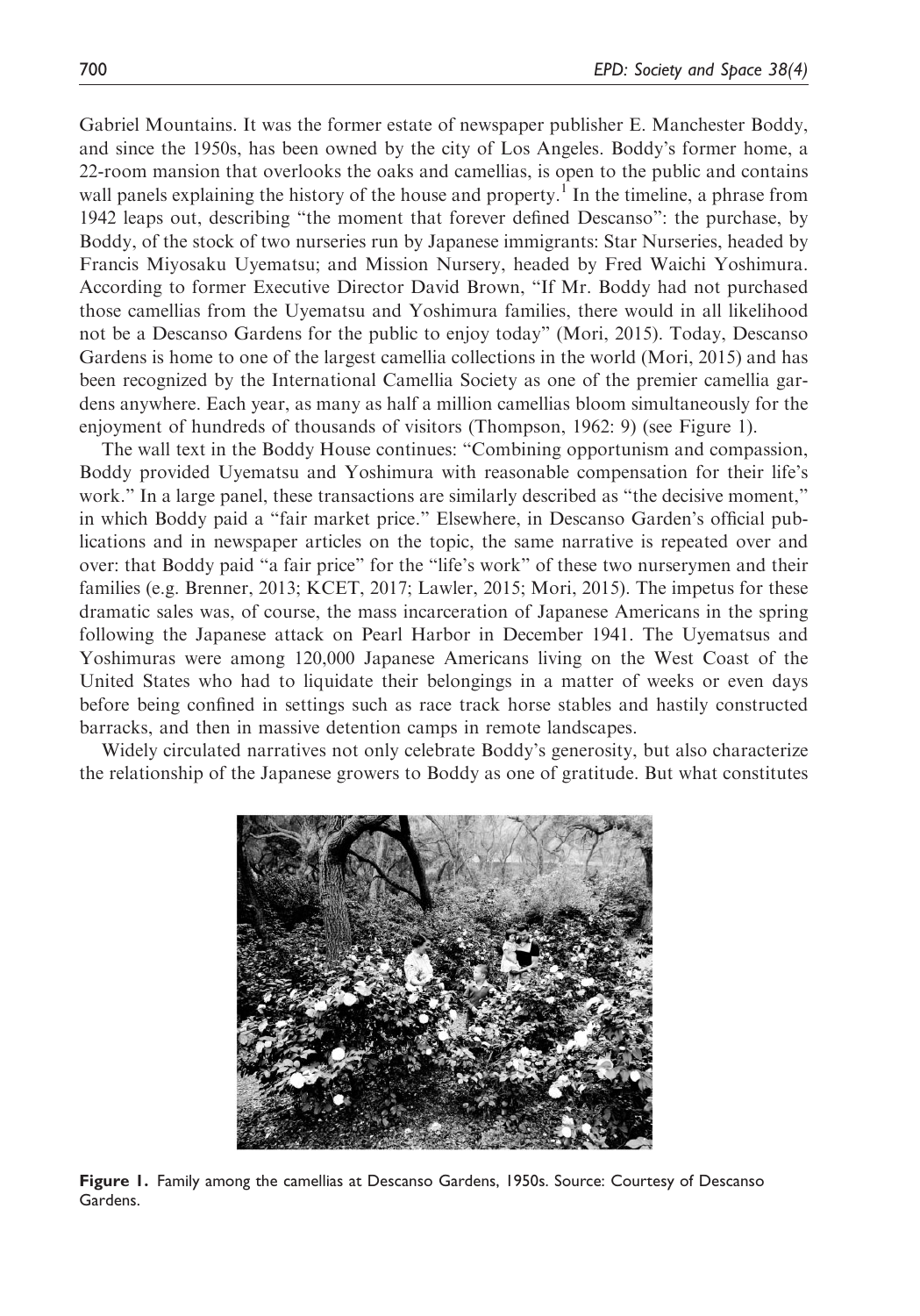a fair price for a life's work, in such a context? How is the liberal notion of "fairness" itself a fictive impossibility in a capitalist economy that depends upon the production and exploitation of difference?<sup>2</sup> And what do we make of a site created for public consumption that is predicated on the extraction of value from displaced and incarcerated Japanese American families?<sup>3</sup> In this article, I examine the story instead as an instance of racial plunder: a morally and affectively inflected act of theft structured by racism that is as much about the act's preconditions and afterlives as it is about the act itself. I ask: How does an analytical lens of plunder help us to understand the landscape in different ways? How do such relationships and histories endure in the landscape and why does it matter? Using archival research, oral histories, interviews, conversations, and correspondence with descendants of the two families, I turn the usual story upside down in order to examine its roots, soil, and rhizomatic undergrowth (cf. Glissant, 1997): to see it through the experiences and perspectives of the Japanese American families—the Uyematsus and the Yoshimuras—and through multiple landscapes, rather than only the ostensible perspective of Boddy and a sole defining moment. As critical ethnic studies scholars have pointed out, tracing violent histories of dispossession compels us "not merely to write and think about but also to see, smell, and feel the violence, beauty, dissonance, and desire that undergird the formation of material and political landscapes" (Critical Ethnic Studies Editorial Collective, 2016: xiv–x). In doing so, a story emerges involving alternative worldviews forged through and superseding racism and dispossession as well as heterogenous relationships to land not dictated by capitalist logics. In naming and detailing the specifics of the transactions, this work also challenges the historical silences and misrepresentations that both implicitly and explicitly exculpate those who benefited directly from Internment.<sup>4</sup>

#### Plunder, dispossession, and Internment

As a verb, plunder connotes theft—typically coercive or forceful—during a time of war or disorder. In this sense, it differs from plain theft or stealing because of its connotation of taking advantage of larger structural or historical conditions. It also connotes the taking of creative or intellectual property "for one's own purposes." As a noun, plunder refers to "the violent and dishonest acquisition of property," or to the property itself that has been acquired in that way (New Oxford American Dictionary). From a historically informed perspective, however, the immorality of plunder cannot be conflated with illegality. In fact, as Ugo Mattei and Laura Nader (2008) point out, the law has operated hand in hand with "a several-hundred-year-old system of Euro-American expansion and domination based on extraction and plunder... " (7). In this regard, beginning from the European colonial legal doctrine of *terra nullius*—justifying the occupation of "empty lands that are not empty" (Mattei and Nader, 2008: 4)—the law has worked as "powerful ideology concealing plunder" that has "provid[ed] for continuity in oppression rather than interruption of the colonial practice" (3). Indeed, history shows that white supremacist and settler-colonial states have been instrumental in actively creating the ostensibly "disordered" conditions of being (for Indigenous and racially othered peoples) on which plunder depends.

Marxist and Indigenous studies scholarship on settler colonialism and dispossession have provided a rich intellectual baseline for thinking through plunder. In the Marxist literature, the concept of primitive accumulation articulates the initial seizure—of land and resources—upon which both capitalism and colonialism are founded. The idea of "accumulation by dispossession," elaborated by Rosa Luxemburg (1973) and David Harvey (2004), points out that this initial act is in fact repeated over and over in order to foster further cycles of exploitation and profit. Rob Nichols (2015), in an incisive analysis, brings together Marxist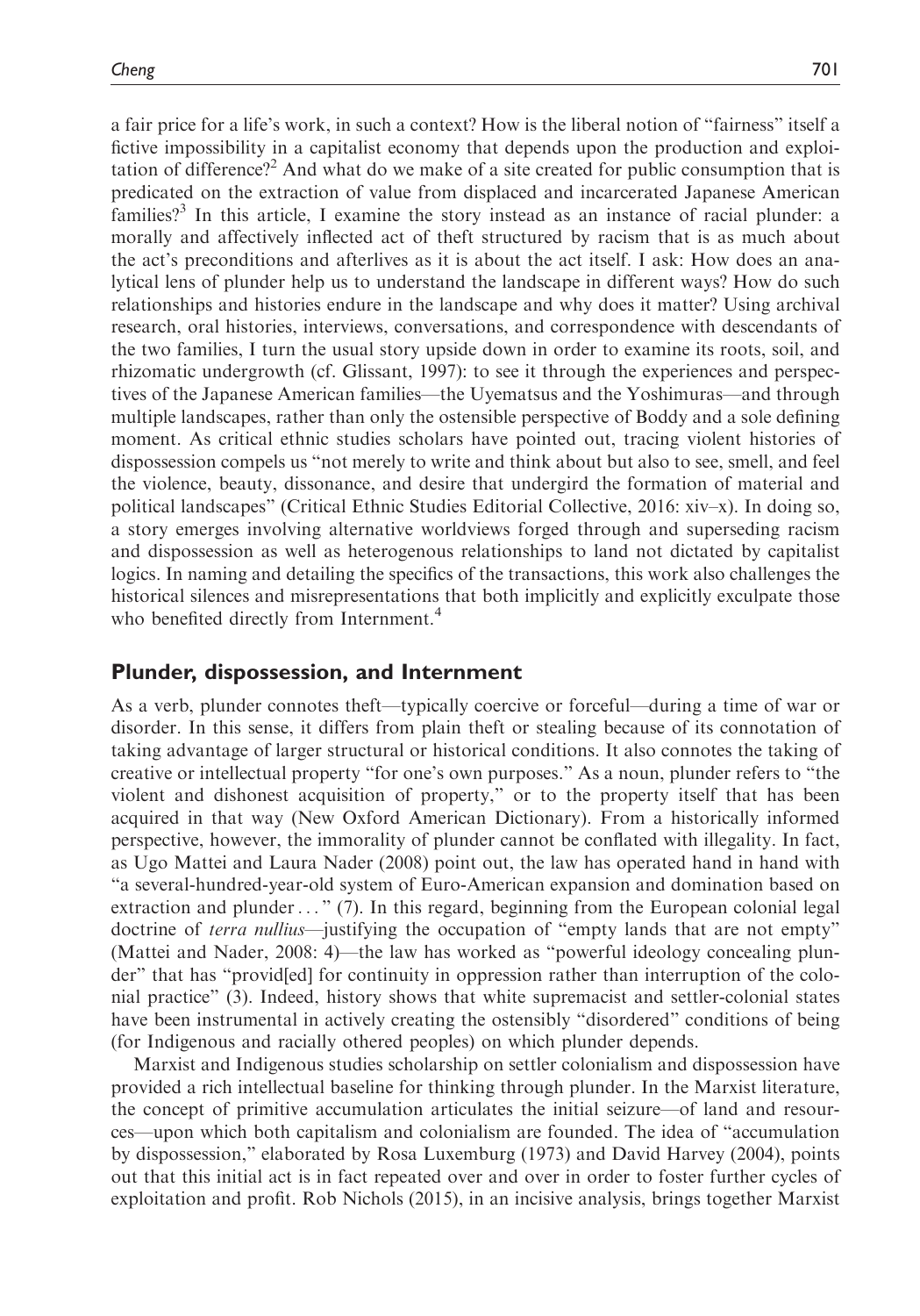scholarship with Indigenous studies, pointing out that while a common critique of dispossession states that "dispossession" assumes already existing proprietary relationships, in fact, both Marx and Indigenous studies scholars articulate dispossession as transformative: a forcing of alternative and heterogenous relationships to land into a single proprietary, capitalist logic (cf. Bhandar, 2018; Moreton-Robinson, 2015). This is the epistemological and ontological violence that comes with and compounds the material and embodied violence of dispossession. In this sense, "land" is not an object but demarcates a unique social relationship: "land stands in ... for the foundational relationship to the original means of production as provided by the earth itself" (Nichols, 2015: 23). Therefore,

To speak of dispossession as an element foundational to the production and reproduction of the capital relation is, therefore, to indicate something of the ways in which capitalism disrupts or disturbs our orientation in space, our place-based relations. This basic point has important implications for any theoretical analysis of the specificity of political struggles mediated primarily through relationships to the land, belying any simple reduction to questions of property and theft. (Nichols, 2015: 23)

Cultivating the land as an agriculturalist has implicitly and explicitly connoted white settler citizenship since the founding of the United States (Goldstein, 2018; Wald, 2016). But what kind of relationship to land, what kind of consciousness and worldview, are created when one's relationship to the land is constantly compromised, mediated, and denied? What is learned from labor without possession; from dispossession (in the transformative sense that Nichols identifies as emerging from Indigenous studies)?

A focus on plunder builds upon these conceptualizations of dispossession by foregrounding the personal, moral, and affective dimensions of historical dispossession writ large. Plunder puts the moral onus on those who benefited and places the act of theft in a larger set of structural or historical conditions. Plunder is not only about theft of property and profit, but (1) the conditions that made those possible and (2) the simultaneous and ongoing plunder of knowledge and culture which, in addition to wronging marginalized individuals and groups, obscures ways of being and "modes of relationship" (Karuka, 2019) that do not conform to capitalist and colonial logics. Examining the Descanso story through the lens of plunder helps us to see Boddy's purchase of the camellias—and indeed, Internment itself—as not an isolated event, but part of an enduring structure (to paraphrase Patrick Wolfe's (2006) succinct observation about settler colonialism)<sup>5</sup>. In mainstream historiography, the Second World War incarceration of Japanese Americans is treated as a mistake caused by racist hysteria, an exceptional blip in a national history that is just and good at its core. Following this logic, President Ronald Reagan's 1988 apology to Japanese Americans and "redress" from the United States government in the form of \$20,000 checks to survivors of the camps appear to provide acknowledgment and closure. However, as Naomi Paik (2016) argues, this narrative obscures how the logic of Internment—the logic of the camp—is in fact foundational rather than exceptional to the formation of the U.S. nation state.

Internment reiterated the logics of settler colonialism and racism, building from and enacting dispossession, exclusion, removal, and containment. Prior to the "moment" of Internment, an accumulation of racist laws and practices in the decades prior to 1941 (e.g. racially exclusionary citizenship, restrictive Immigration laws, and alien land laws) created conditions of "group-differentiated vulnerability" (Gilmore, 2006) through which Japanese could (and would) be dispossessed, incarcerated, and exploited en masse (cf. Hong, 1999; Okihiro and Drummond, 1991). In addition to the psychic, emotional, and physical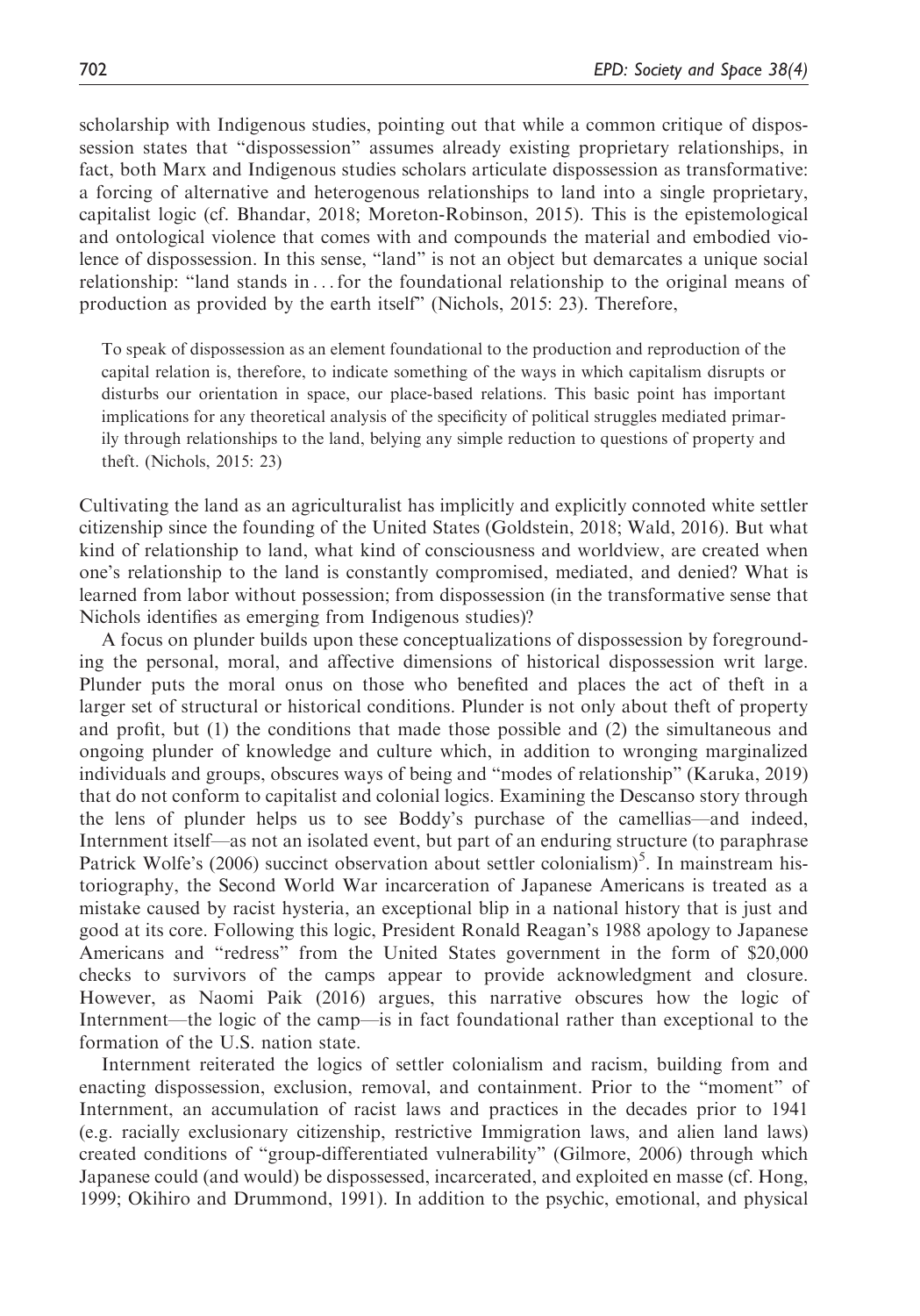traumas of indefinite detention, economic losses for Japanese Americans as a result of their incarceration are estimated to be from \$1 to \$3 billion (not adjusted for inflation) (Taylor, 1991). According to Greg Robinson (2009), "An estimated 75% of Japanese Americans removed from the West Coast lost all their property, and everyone lost something" (169).

As early as 1913, only a year after the passage of California's alien land law, assessing the effect of that law and other racist land tenancy schemes, Issei scholar Yamato Ichihashi observed, "All these systems were initiated by white farmers for their own convenience and economic gains to them were thus secured" (quoted in Okihiro and Drummond, 1991: 170).<sup>6</sup> The concentration of Japanese in farming and gardening was in itself a product of a racist, segmented labor market that severely limited occupational choices. The further concentration of Japanese in truck farming and flower growing derived from their precarious access to land and the necessity of choosing crops with short growing cycles. Further, Japanese were often restricted to marginal and undesirable land, and charged a racial rent premium—as of 1920, paying an average of 2.3 times, and as much as 5 times, as much as white farmers in CA, for less desirable land—all the while making improvements that increased the value of the land for the owner (Okihiro and Drummond, 1991).

By 1941, over 200 Japanese flower growers made up just over half of the total number of flower growers in the LA area and produced over half of the products sold in a year. However, they were particularly vulnerable to plunder: immediately prior to the war, due to the racist land tenancy laws, some 90% of them operated on leased land. Ultimately, according to geographer Noritaka Yagasaki (1982), "some ninety percent of Japanese nurseries in the Los Angeles area were taken over by whites, almost always at severely reduced prices" (304). As the white Western Growers Protective Association put it in February 1942, "the alien Japanese element are going out of the wholesale produce trade in Los Angeles, and many of the large farms are on the market for a few cents on the dollar" (Okihiro and Drummond, 1991: 171). In the five months that elapsed between the attack on Pearl Harbor and the mass evacuation and incarceration of Japanese Americans in April 1942, the majority of Japanese-run florists went out of business (Yagasaki, 1982: 301).

In 1942, E. Manchester Boddy, the wealthy publisher of the Los Angeles Daily News, was known as "a friend to the Japanese" and was one of a handful of white public figures in Los Angeles who had long been willing to speak out in support of Japanese in the United States (Sasaki, 1939; Rafu Shimpo, 1941a,1941b, 1941c, 1941d). He was also an avid plant enthusiast who, in addition to the Uyematsu camellias and Yoshimura nursery, took over at least one other Japanese-owned nursery on the eve of Internment: that of the Yokomizo family of San Fernando. Just as FM Uyematsu was a specialist in camellias, the Yokomizo family specialized in ranunculus; patriarch George Morizo Yokomizo was known as the "king of ranunculus," having successfully hybridized award-winning varieties (Hirahara, 2004: 110). The fact that Boddy was involved in such arrangements with at least three families—all of whom were well-known, highly skilled, and respected nursery operators—suggests that he rather systematically sought out such opportunities, rather than being motivated by personal sympathy for one or two families (more on this later).

#### 'A Fair Price': Narrative and the racial naturalization of plunder

Marxist thinkers have long observed the dialectical relationship between ideology and the material conditions of being. Material conditions, such as political, economic, and social structures, are naturalized and justified by ideology—as well as resisted and contested through representations such as narratives, images, and other cultural productions. Everyday landscapes constitute a nexus, terrain, and dynamic product of this dialectic.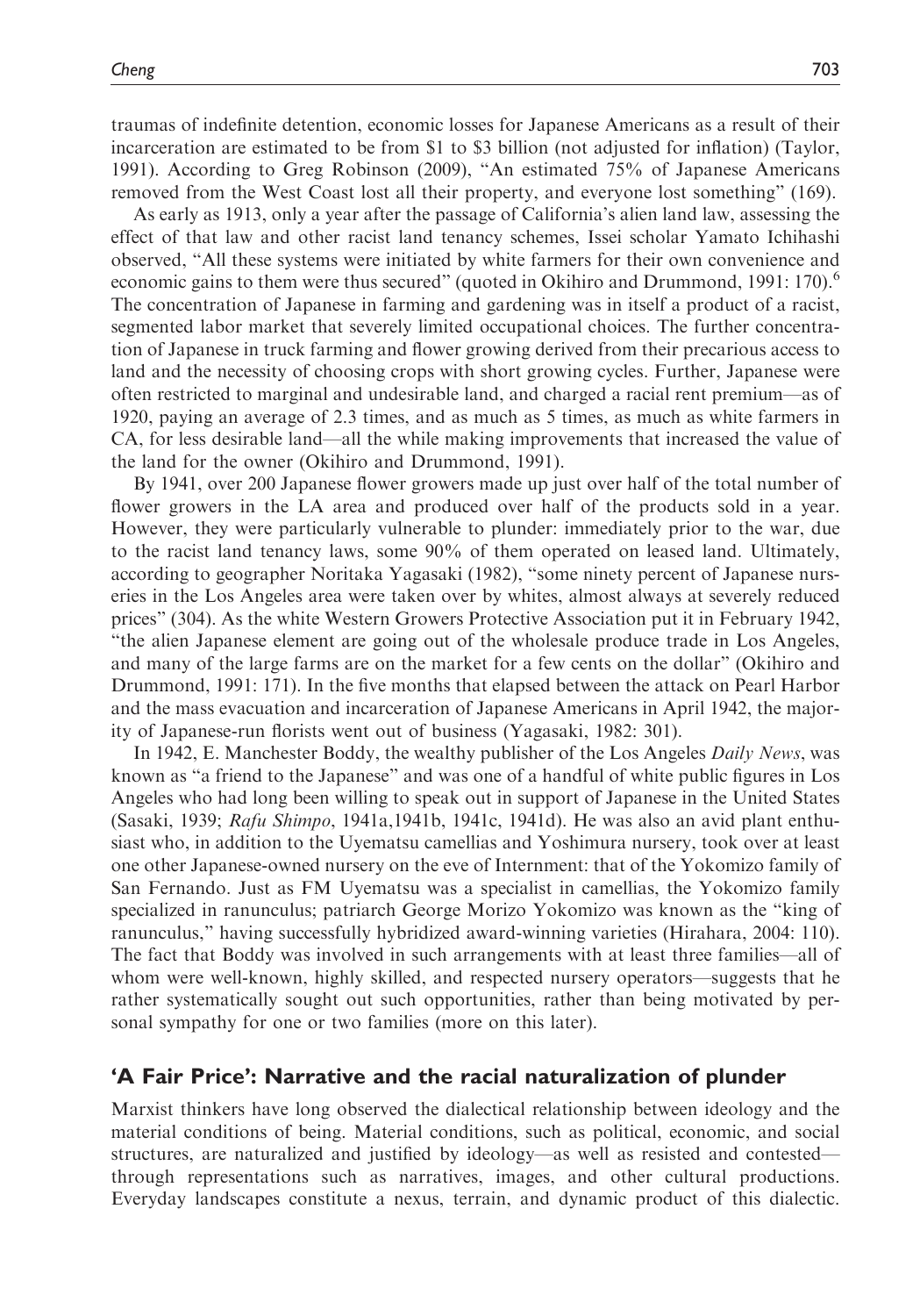Writing about the "connection between the material production of landscape and the production of landscape representations," geographer Don Mitchell (1996) has pointed out that it is only through an "'exercise of imagination' that ... work and its products [become] knowable"  $(1-2)$ . Therefore, struggles over representation are also struggles over social hierarchies of power, over visibility and belonging, over who and what are known or even seen at all. Seen in these ways, the story of Boddy's transactions with the Uyematsu's and Yoshimura's is in need of much closer examination. As a historical account of a foundational moment for Descanso Gardens, what work does the story do as a representation of material relationships in the making of that landscape?

As much as the "fair price" language is repeated, the actual details of the sale are shrouded in mystery—often, it seems, willfully so. For example, the Descanso wall text states the number of camellias involved in the transaction as "either 60,000 or 100,000," and that "the record varies." However, within a couple weeks of research, I was easily able to find numerous reliable accounts that put the number of camellias purchased by Boddy from Uyematsu alone at 300–320,000 (Uyematsu, "My Life"; War Relocation Authority, n.d.; Williams and Thompson, 1950). According to Uyematsu's wartime business correspondence, Boddy paid \$50,000 for the lot, or 15.5 to 16.6 cents per plant. It's difficult to say exactly how this price compares to pre-war market values for camellias. However, as early as 1908, Uyematsu reported selling camellias for 50–65 cents per plant (at a production cost of 12 cents each); during the war, the Star Nurseries manager reported selling a dozen camellia plants for \$3, or 25 cents each (Uyematsu, "My Life"; War Relocation Authority, RW Augspurger to FM Uyematsu, 22 April 1844). According to Yoshimura family records, Boddy purchased an additional 34,200 camellia plants and over 50,000 azaleas from them, among other plants; for their entire nursery stock, he paid approximately a fifth to a quarter of its estimated value.<sup>7</sup> In other words, while more than "a few cents on the dollar," in each case, Boddy's "fair price" was still just a fraction of the value.<sup>8</sup> Given that in the weeks and months preceding their Internment, most Japanese farmers and nursery operators in California sold at 10% or less of their agricultural holdings' value (Broom and Riemer, 1949), Boddy's prices were probably relatively better. "Fair price," however—even "fair market price"—leaves unsaid that the price in question was fully within the context of a rapacious buyers' market created by state-sponsored racism and dispossession. As Yagasaki (1982), puts it, "All business transactions were conducted in an abnormal market. Outright criminal practices, such as fraud, confidence rackets, and the impersonation of police, were rampant" (320; also see Broom and Riemer, 1949).

So where does this "fair price" language come from? During a day sorting through Descanso Gardens' archives with the help of their part-time archivist, I traced the "fair price" language at least as far back as a 1961 term paper on the history of Descanso Gardens in their archives, by Donald Finch. Finch was then a student in Professor Emmett Greenwalt's Western history seminar at Los Angeles State College of Applied Arts and Sciences (later California State University, Los Angeles). For his information on this topic, Finch interviewed Boddy himself as well as the Superintendent of the Gardens at the time, John Threlkeld. In Finch's words:

When World War II came and the Japanese-Americans were forced to move to relocation centers, Manchester Boddy and a friend of his... Charles Stone Jones, President of the Richfield Oil Corporation, purchased the remaining stocks of camellias from the Japanese nurserymen.

Finch (1961) does not mention any of the "Japanese nurserymen" by name, but goes on to assert that, "A fair price was paid for these thousands of Camellia plants which might have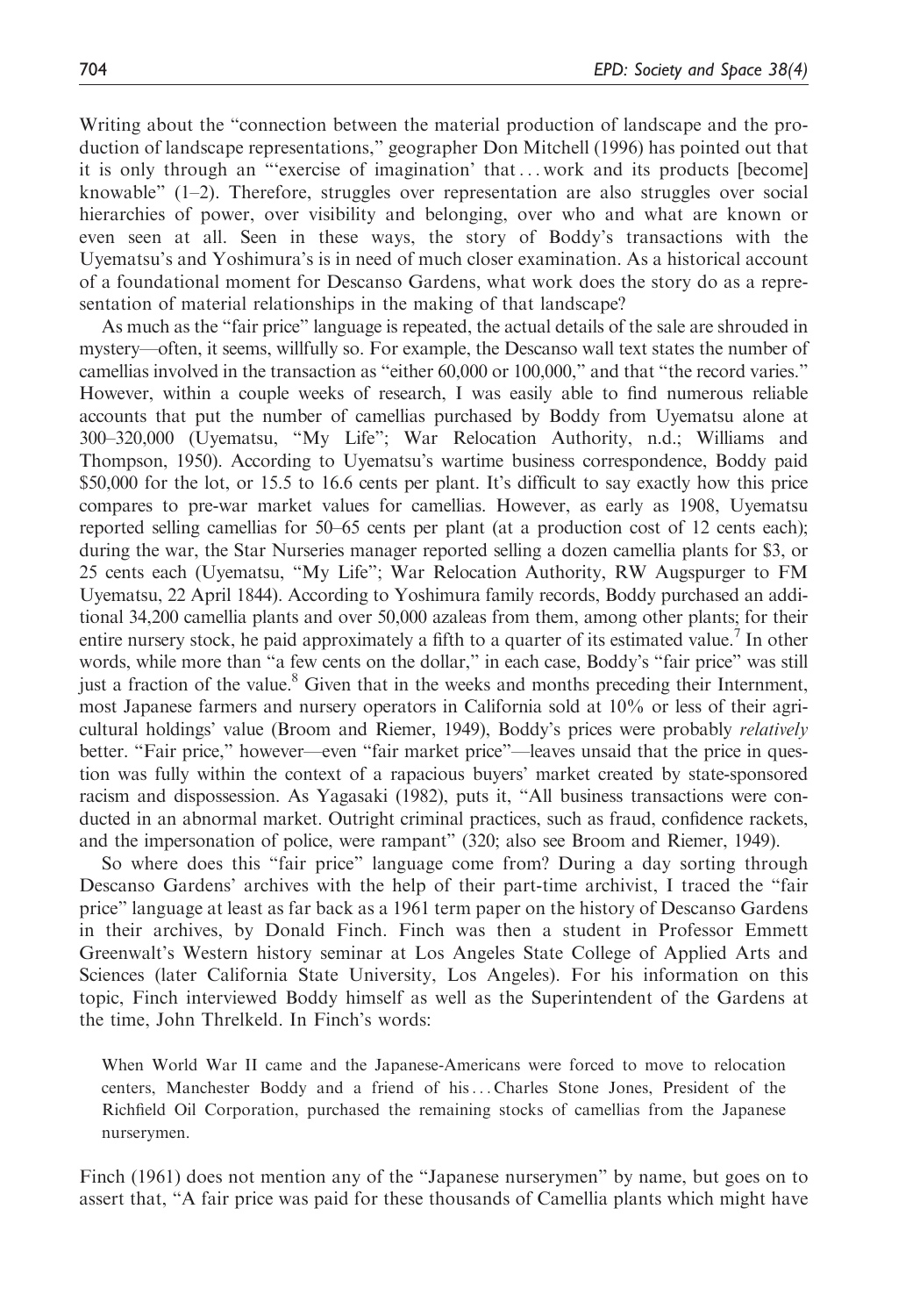otherwise died" (19). He continues: "Many of them were used in experimentation and grafting new varieties. It has been estimated that at one time there were up to 600,000 Camellia plants in Descanso Gardens" (Finch, 1961). If Finch's estimate is correct (for which he cites Threlkeld), the Star Nurseries and Mission Nursery camellias together would have constituted 60% of Boddy's camellia stock at its height, and the Star Nurseries camellias alone would have been over half.

The unnamed "Japanese nurserymen" are not mentioned before or again besides those two sentences. Always named in Descanso's telling of their camellia history, however, is Howard Asper, the camellia expert Boddy hired in 1941 who oversaw the planting of the Uyematsu and Yoshimura camellias at Descanso Gardens. According to Finch (1961), it was "Through his [Asper's] services" that "the Gardens contain a Camellia planting second to none in the world" (19). Asper, along with Walter Lammerts, is consistently credited for the experimentation in camellias and development of new varieties at Descanso.

Asper (1988) published his own account of the 1942 Star Nurseries sale in *The Camellia* Review:

On March 1, 1942, Mr. Boddy and I drove over to the nursery to see the plants. We were amazed to see the thousands of camellia plants ranging in size from twelve inches to eight feet. Mr. Boddy asked the price for the lot and immediately decided to buy. Without any bargaining or hesitation he wrote a check for the entire amount asked. When he handed his check to the Japanese owner his oriental face lit up with smiles and tears filled his eyes. (4)

Although Asper (1988: 3), a camellia expert, was "amazed" by Uyematsu's plant collection earlier in the same essay, Asper notes that Boddy's estate had in its possession only 300 camellia plants so far—Uyematsu is never recognized as an individual with a name, much less one of the leading camellia importers and cultivators in the United States with a nursery business that had by then been established for over 30 years. By contrast, in Japanese horticultural circles, Uyematsu was widely known as "the camellia king" (Interview with Saburo Ishihara, 27 July 2019). To Asper, however, he is only a "Japanese owner" whose "oriental face" fills with smiles and grateful tears at Boddy's benevolence.

Beyond an insult to an individual's life work, the abstraction of FM Uyematsu to one of many undifferentiated "Japanese nurserymen" and his reduction to an "oriental face" fits within a racist colonial logic to naturalize the appropriation by Boddy and Asper of Uyematsu's labor, property, and knowledge. To return to the analytical framework of plunder, Sarita See (2017), examining the coloniality of knowledge in museums, has pointed out that the concept of terra nullius works hand in hand with what can be called "knowledge nullius," or the presupposition of epistemological vacancy. Building upon the work of Aileen Moreton-Robinson (Goenpul) and Lorenzo Veracini, See observes, "Knowledge does not count as such until it is individuated and appropriated." To put it more bluntly, knowledge nullius is the "idea that there was no knowledge until [individual] whites came along" (See, 2017: 48). The problem for racial others, of course, is that in the terms of modernity dictated by white supremacist, settler-colonial nation states, they do not register as individuals and therefore cannot properly or rightfully lay claim to anything, including knowledge.

The persistence of the "fair price" narrative for decades after the sale shows how the racialization of the Uyematsus and Yoshimuras as undifferentiated, grateful Asians precluded institutional actors and researchers again and again from seeing any other historical possibility. Indeed, innocence—or rather, ignorance on the basis of a lack of available information—cannot really be claimed in this case. It is not as though other accounts of the transaction were not available. In contrast to the Finch and Asper accounts, which have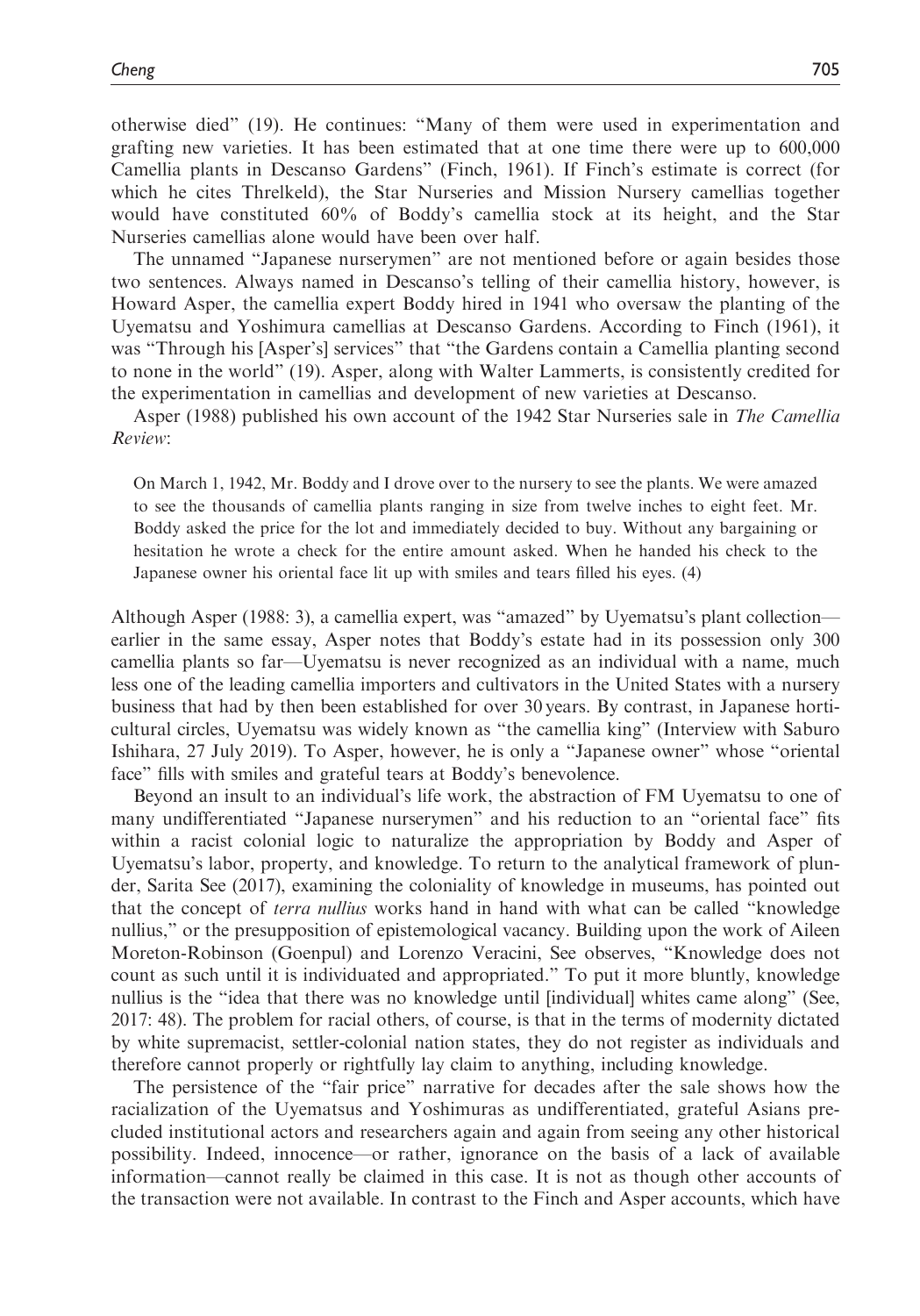been the most widely disseminated, a detailed 1950 article by Frank D. Williams and Roy T. Thompson, published in the American Camellia Society Yearbook and carefully researched for over a year by its authors, tells a much different story. The date of the sale is stated as 22 February 1942—not 1 March, as in Asper's account—and Asper is not mentioned. Williams and Thompson concur with Finch that Boddy visited Star Nurseries with his friend, Charles S. Jones, president of the Richfield Oil Company, who was also an amateur camellia collector.<sup>9</sup> While Boddy "got the bulk of the named varieties" (including dozens of the "best varieties obtainable at the time" imported from Japan in 1930), Jones "got a certain number of seedlings as yet unnamed." The seedlings in question referred to some "60 new camellia seedlings" Uyematsu had been cultivating privately and deemed "worthy of propagation" (Williams and Thompson, 1950: 42). At that point, Uyematsu had named only one of the seedlings: "My Darling," in reference to his daughter Marian (Williams and Thompson, 1950: 45; Marian Uyematsu Naito Interview, 2008) and released only one other to an outsider. Williams and Thompson (1950) write, "Mr. Uyematsu had no wish to sell the seedlings at all, but as some of them were in bloom at the time the buyers insisted that they be included in the sale" (42). In contrast to Asper's narrative of smiles and tears of gratitude, of the sale, Uyematsu himself had this to say: "I was very sad to have to part with my seedlings which I had nursed for over 12 years" (Uyematsu, "My Life"). As for the "fair price," Marian Uyematsu Naito (2008), FM Uyematsu's daughter and Star Nurseries' bookkeeper after the war, recalls how it was spoken of in the family:

to hear my brother [Francis G. Uyematsu, who ran the nursery after his father] tell it, it was more like ...I don't want to use the wrong words. But we probably didn't get, you know, what they were actually worth ... he [Boddy] got 'em for a song.

Boddy later acquired many of the seedlings initially sold to Jones and propagated them at Descanso. He also named many of them, implicitly taking credit for their development. Nowhere in Descanso Garden's literature is Uyematsu's creative labor and intellectual property acknowledged. In the American Camellia Society article, Williams and Thompson list 17 varieties, the majority of which were sold in the 1942 transaction, which should be attributed to Uyematsu. They conclude:

[I]t becomes clear that Mr. FM Uyematsu, through Star Nursery, has made an outstanding contribution to American camellia varieties, and it is one of the purposes of this article to give him the recognition he is entitled to and which is long overdue.

However, they qualify that "it should be remembered that it [the list of 17 varieties] is not only incomplete but that further additions of fine camellias will be added to it" (Williams and Thompson, 1950: 47). To my knowledge, however, in the nearly seven decades since Williams and Thompson's article, no further work has been done to trace the provenance of the Descanso Gardens camellias acquired in the 1942 transaction.

The repetition of Finch's "fair price" language, Asper's sketchy account of the sale in 1988, and Descanso Gardens' vague interpretive signage on the topic to date show that although more detailed information has long been publicly available, the story of Boddy as a sympathetic benefactor during an anomalous event has been chosen again and again as the preferred version. In fact, available evidence shows Boddy to be a hardheaded and perhaps vindictive businessperson, regardless of historical circumstances that he himself, as a newspaper publisher and public figure, had repeatedly condemned as unjust. During the war,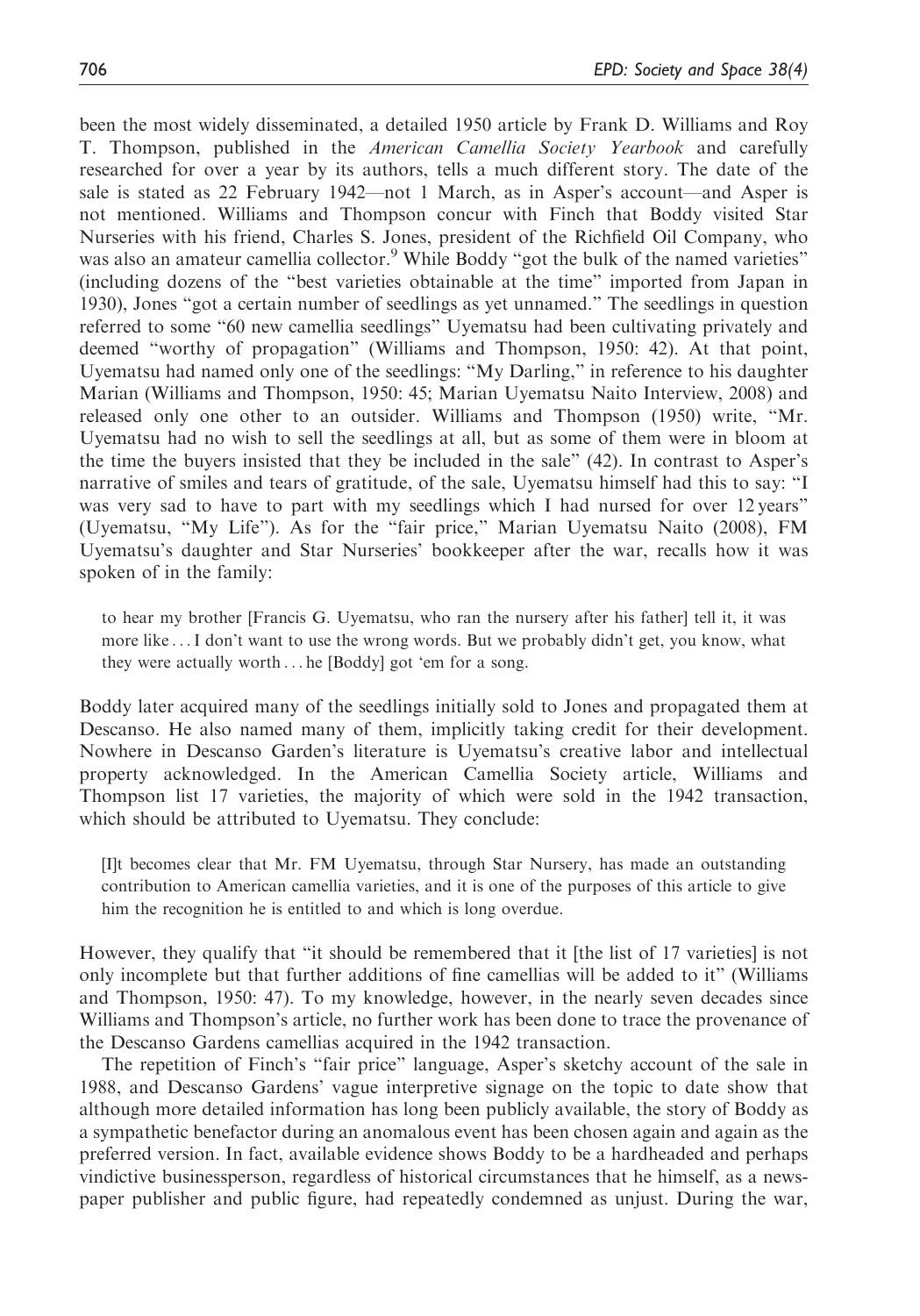correspondence held in Uyematsu's War Relocation Authority case file yields an account of an annoyed Boddy attempting to drive Star Nurseries out of business because of various dissatisfactions with the camellia deal. In a letter to Uyematsu dated 22 April 1944, acting manager RW Augspurger (admittedly himself not necessarily a trustworthy source, in Uyematsu's eyes) presented a detailed account of Boddy's ire:

Mr. Boddy has been underselling us at the market and to the dealers for the past several months... [at] one third of our selling price. Our customers continue to buy from us even in the face of these ridiculously low prices. (War Relocation Authority, n.d.)

Next, according to Augspurger, Boddy purposely interfered with Star Nurseries' regular sales of azaleas and gardenias to Sears Roebuck by offering a lower price for those flowers. Augspurger concluded:

I am sure that you can readily appreciate that with his supply of camellias, gardenias and azaleas and his attitude toward you and Star Nursery that the outlook for this nursery is not a favorable one ... . The fact that we have been outselling his organization in our particular lines of course treads upon his ego. (War Relocation Authority, n.d.)

The experience of the Yokomizos, the third Japanese flower grower family whose nursery was taken over by Boddy prior to Internment, supports this view: as previously mentioned, prior to the war, George Morizo Yokomizo was known as the "king of ranunculus." When faced with Internment orders, all he could do was ask his wife, Chiyoko, and their four children (Akio, Susumu, Hideo, and Fusae), each to carry one or two packets of the precious seeds in their suitcases en route to Manzanar. The rest of the plants were "left with Manchester Boddy" (Hirahara, 2004: 110). Yokomizo and Boddy made an arrangement for Boddy to lease the Yokomizos' nursery land and operate the nursery at cost for three years, with an option to purchase the land for an agreed-upon price during those three years. Boddy also agreed not to sell any of Yokomizo's proprietary variety of ranunculus. In January 1946, however, Boddy sued the Yokomizos, freshly returned from camp, for not turning the land over. He further alleged that because of this, he had missed an opportunity to sell the land himself for three times the price he had agreed to pay the Yokomizos and demanded that they fully compensate him for this lost opportunity (*Downs v. Yokomizo*, 1947). The Yokomizos countered that Boddy had not fulfilled the agreed-upon lease terms and therefore rendered the rest of the agreement void ( $Rafu Shimpo$ , 1946). George Morizo Yokomizo further countered that Boddy had violated the agreement regarding the ranunculus and was selling Yokomizo's proprietary variety in Mission Nursery—the nursery Boddy had purchased from the Yoshimuras. After nearly a year and a half of litigation, the case was dismissed just days before the trial date, suggesting that Boddy and the Yokomizos were able to settle it out of court. While I am still searching for further details about this case and Boddy's relationship with the Yokomizos, Boddy's willingness to sue them for their land plus damages—like his willingness to undersell the Uyematsus while they were interned in Manzanar—shows that Boddy was not restricted by any kind of sentiment of benevolence, but bent on getting what he felt he deserved out of a business deal. His belief that he, not the Yokomizos, should rightfully profit from a threefold increase in the value of the land from 1942 to 1945 expressed not only a lack of moral compunction but a sense of entitlement to profiting from structural racism. His further denial that Yokomizo had any proprietary claim whatsoever to the ranunculus variety Yokomizo had developed—set against the claim that he was selling that variety in a nursery purchased from another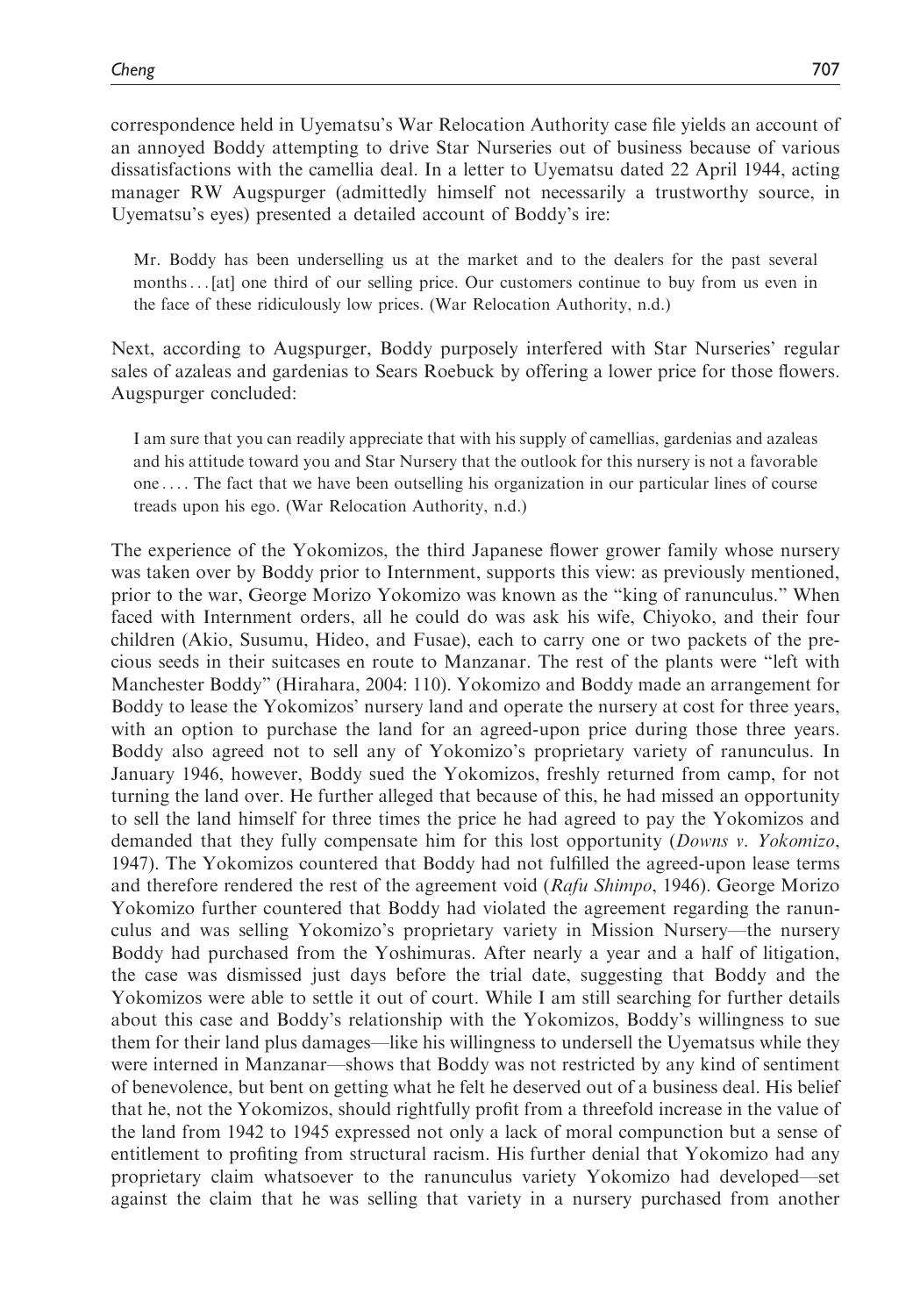interned family—showed a willingness to profit from the negation of others' intellectual property claims.

Although the Yokomizo–Boddy story shares many similarities with the Yoshimura and Uyematsu stories, it is conspicuously absent from histories of Descanso Gardens and biographies of Boddy. It's possible that in the particulars of the arrangement, the Yokomizos had no direct connection to Descanso Gardens. Whatever the reasons, including the Yokomizo case alongside the Uyematsus makes the story of Boddy as a liberal benefactor all but impossible to tell. As Mona Oikawa (2012) points out, Internment shaped not only its Japanese subjects but "was also constitutive of white people who participated in its farreaching processes. Part of this process... entailed obfuscating and forgetting its effects and harms, that is mnemonic processes that produced both the subjects forgetting and the subjects forgotten" (22). Oikawa (2012) elaborates:

The construction of history through a liberal temporal discourse minimizes the violence of the Internment. The forgetting of that violence is, in fact, a continual process of remembering in ways that exonerates those who inhabit the present and negates complicity in the processes of domination ... upon which present privilege is founded. (54)

# 'She never said she was lucky': Submerged perspectives in the landscape

In the official company history of the San Gabriel Nursery, the same "fair price" story is told, but with a key one-word difference: "Mr. Boddy purchased the business, including the nursery stock ... at a fair *enough* price ...." (San Gabriel Nursery website; emphasis is mine). This measured assessment decenters Boddy and refocuses the story on the Yoshimura family.

In the early 1930s, Fred and Mitoko Yoshimura's Mission Nursery in San Gabriel employed over 60 employees and the business was doing well. Fred Yoshimura was a member of the San Gabriel Chamber of Commerce and a leader in the local Japanese American community. Along with scores of other Japanese community leaders, he was taken away by FBI agents the day after the attack on Pearl Harbor, leaving Mitoko Yoshimura—a former maid who learned the nursery business on the fly after she got married—alone to deal with the chaos and loss of the months to come, a time so stressful that she developed ulcers (Interview with Mary Ishihara Swanton, 30 May 2018). For decades afterward, Mitoko Yoshimura recalled being harassed night and day by predatory would-be purchasers—some of them from local nurseries—who pressured her to sell in the months before Boddy came, making offers so low they were "ridiculous." According to family members, she sold to Boddy because he told her he was a fair person with a reputation to uphold, but beyond that she did not say anything else about the sale. "She never said, 'I was lucky to [have] sold to Manchester Boddy,' " said her son-in-law, Saburo Ishihara (Interview with Saburo Ishihara, 27 July 2018).

Boddy's "fair enough" payment—paid in installments—did enable them to pay off the lease on the former Mission Nursery property and purchase the new land across the street after the war (San Gabriel Nursery Website, n.d.). However, beyond this, even within the family, there was mostly silence on the matter. According to Ishihara, in all the years he knew Fred Yoshimura—as both his manager and son-in-law—Yoshimura "never" said a word about Boddy and Descanso Gardens.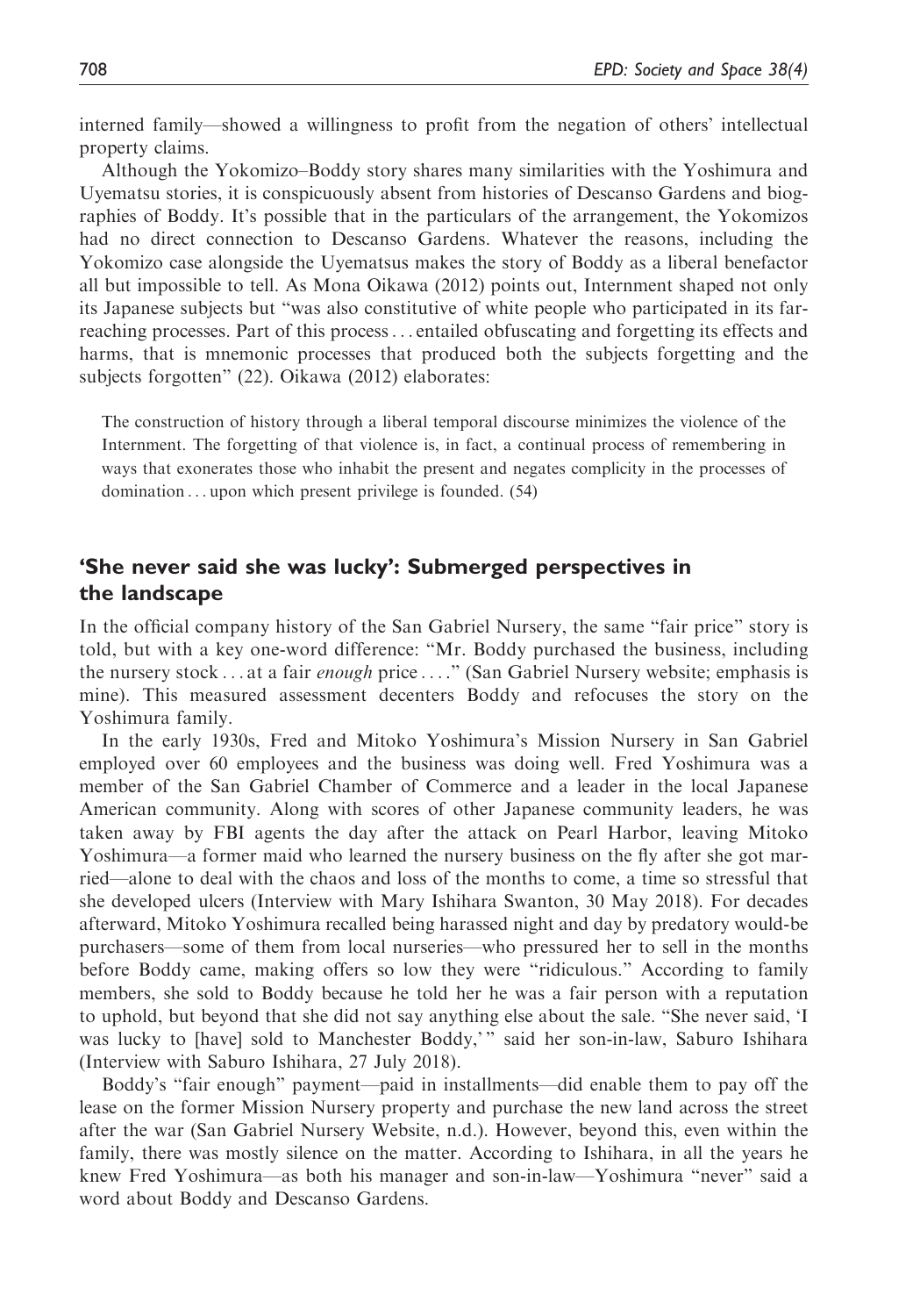The Yoshimuras' various measures and rather terse accounts of the exchange trouble the celebratory single narrative put forward by Descanso Gardens. They point to the more complicated, "submerged perspectives" percolating underneath the surface of dominant narratives that gloss over, erase, or ignore histories of structural inequality and their lasting effects (Gómez-Barris, 2017). In fact, for the Yoshimuras, the instance of purchase by Boddy was not a defining moment, but rather one moment in a lifetime filled with many such moments, during which family members were forced to be both resilient and creative in order to survive. Although they valued their family business and made certain decisions accordingly, the Yoshimura family history also evidences a consistent assertion of values not wholly dictated by the state or capital, with a clear-eyed commitment to local and transnational community-building. Before the war, they were deeply rooted in San Gabriel with close horizontal ties to their Japanese American, Mexican American, and Tongva/ Gabrielino neighbors and employees, and these continued after the war. They built community in local and transpacific ways, turning the nursery property into a temporary shelter for other Japanese American families coming back from detention camps, and participating in a Japanese agricultural trainee exchange program for several decades. The nursery became a regular stop for Japanese horticulturalists visiting the United States, and both Fred Yoshimura and Ishihara were well-known and well-regarded in horticultural circles when they in turn visited Japan (Interview with Saburo Ishihara, 27 July 2018).

In the 1990s, when the city of San Gabriel was courting Wal-Mart and threatening the nursery with eminent domain, the family hired a condemnation attorney and collected tens of thousands of signatures of support from customers. According to Mary Ishihara Swanton, granddaughter of Fred and Mitoko and chief financial officer of the Nursery, "Having to fight the city ... made us more aware of what our place in the community was... ." (Interview with Mary Ishihara Swanton, 30 May 2018). "We told them [Wal-Mart] we weren't interested. It was really a simple decision, because what our company generates is way more than what you'd get from selling the land. It just wouldn't make sense to do something like that" (quoted in San Diego Source, 1998).

Almost 20 years later, however, in 2016, due to changes in the nursery industry and dwindling interest from younger family members, the Yoshimuras did decide to sell the majority of their San Gabriel land: a 5-acre parcel adjacent to the 2-acre lot on which their nursery still operates today. Swanton carefully vetted the potential buyers, choosing not the highest offer, but a developer she felt would be mindful of community input and the history of the site (Interview with Mary Ishihara Swanton, 30 May 2018). When a fire broke out on the lot in February 2018 and destroyed multiple greenhouses, a nursery representative publicly mourned the structures as "a notable part of our business and history," noting that "[m] any plants that are still alive and thriving in our community were propagated and nurtured in these structures over the years" (San Gabriel Nursery Facebook page, n.d.). The mourning of the structures and the lives, labor, and knowledge they housed and nurtured evokes "forms of life that cannot be easily reduced, divided, or representationally conquered or evacuated" (Gómez-Barris, 2017: 4): an alternative set of values and relationships to land that the Yoshimuras were able to put into practice for nearly a century.

## Star Nurseries: "I think I'm going to be sick"

While the Yoshimuras were able to rebuild their nursery and retain control of their family legacy, the story of the Uyematsus is quite different. As already mentioned, in the spring of 1942, FM Uyematsu, the proprietor of Star Nurseries, was one of the leading camellia purveyors in the United States. During the 1930s, Star Nurseries and the family's fortune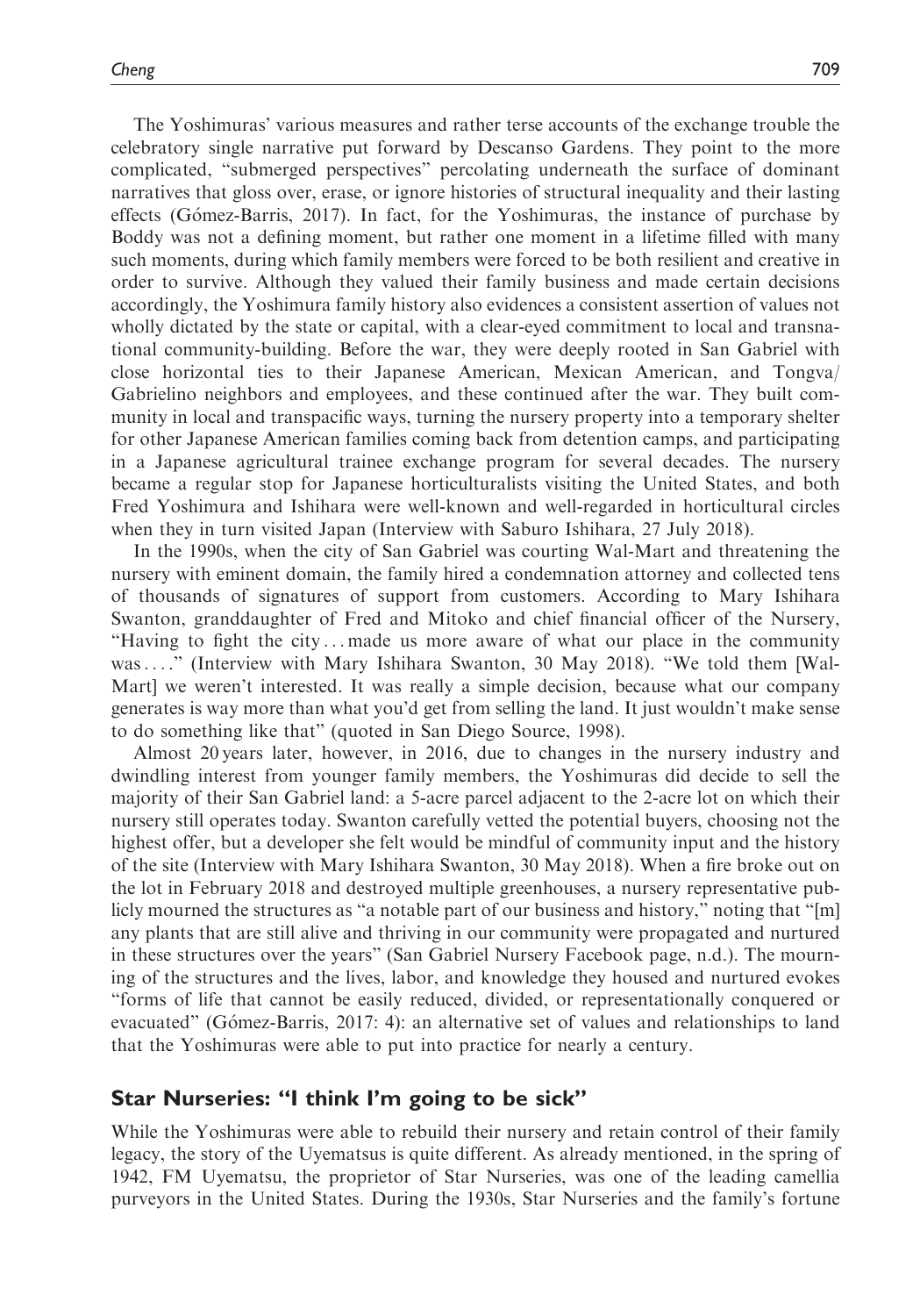flourished: they held elaborate cherry blossom viewing parties each spring at the Sierra Madre location, and their children were driven to school in the family car by their driver. In addition to the 7 acres in Sierra Madre, they owned 5 acres in Montebello as well as a newly purchased 120 acres in Manhattan Beach, which Uyematsu referred to as "the Manhattan Beach estate."

Within a few years, however, the family's fortunes turned completely. Late in 1941, one of their sons, Starr (Kunio)—named after the nurseries—died at 16 in a freak accident. The attack on Pearl Harbor followed. In the spring of 1942, the massive camellia sale to Boddy and Jones took place. Uyematsu tried to control the conditions of his family's incarceration as well as he could by proffering a donation of 1000 cherry and wisteria trees to the Manzanar camp (Burton, 2015; Hirahara, 2017); presumably as a result, they were sent to Manzanar, rather than Heart Mountain, where most families from Los Angeles were assigned (Naito, 2008). During their time at Manzanar, he applied for and received special leave at least once to travel to Los Angeles to attend to the business. Regardless of Uyematsu's efforts, however, the business went steadily downhill. After the family friend they had initially asked to run it turned the business over to their former bookkeeper, a man named RW Augspurger, the financial problems deepened, despite Uyematsu's continuing attempts to manage the business through copious correspondence from Manzanar (War Relocation Authority, n.d.). A Japanese-language biography of Uyematsu written in the 1970s strikes an unambiguously bitter note about what happened:

Uyematsu was forced to leave the management to his book-keeper (Caucasian-American), who was from his [the book keeper's] point of view an 'enemy alien.' The nursery served so well for lining the book keeper's pockets, and as a result, Uyematsu ended up with a huge deficit from it. He had no choice but to give up the nursery after all. (Takeda, 1975)

In 1953, Uyematsu himself wrote tersely:

After going to the relocation center many things happened to the nursery business. Two years and eight months later, we found that our nursery business was run down, and even up to 1950 we were not able to bring the business up to our pre-war standards. ("My Life as a Nurseryman")

Beginning in 1944, Uyematsu had to start selling off pieces of his beloved Manhattan Beach estate: between April 1944 and June 1945, he sold six parcels accounting for two-thirds of his total land. Two years later, in 1947, one of the Uyematsu daughters, Alice (Kumiko), died at the age of 23 in a sanitarium of tuberculosis she had contracted at Manzanar. The same year, Uyematsu sold the last 40 acres of the Manhattan Beach property to the Redondo Beach Unified School District for \$60,000, 40% less than the district had budgeted for land for a new high school (Currier, n.d.). The local newspaper's headline lauded the purchase as a "\$60,000 Bargain" (Daily Breeze, 1947). By 1950, a portion of the Uyematsu's former Manhattan Beach "estate" became the site of Mira Costa High School. Through the generations, as the land values in Manhattan Beach skyrocketed, the sale did not sit well in the historical memory of the Uyematsu family. In a 2017 essay in the  $Rafu Shimpo$ , granddaughter Mary Uyematsu Kao wrote:

Always an unspoken tension between my folks, Sunday drives down Pacific Coast Highway would abruptly sour the pleasant outing as we would near Manhattan Beach. My mother would say, 'I think I'm going to be sick—' and Dad would turn us back toward home.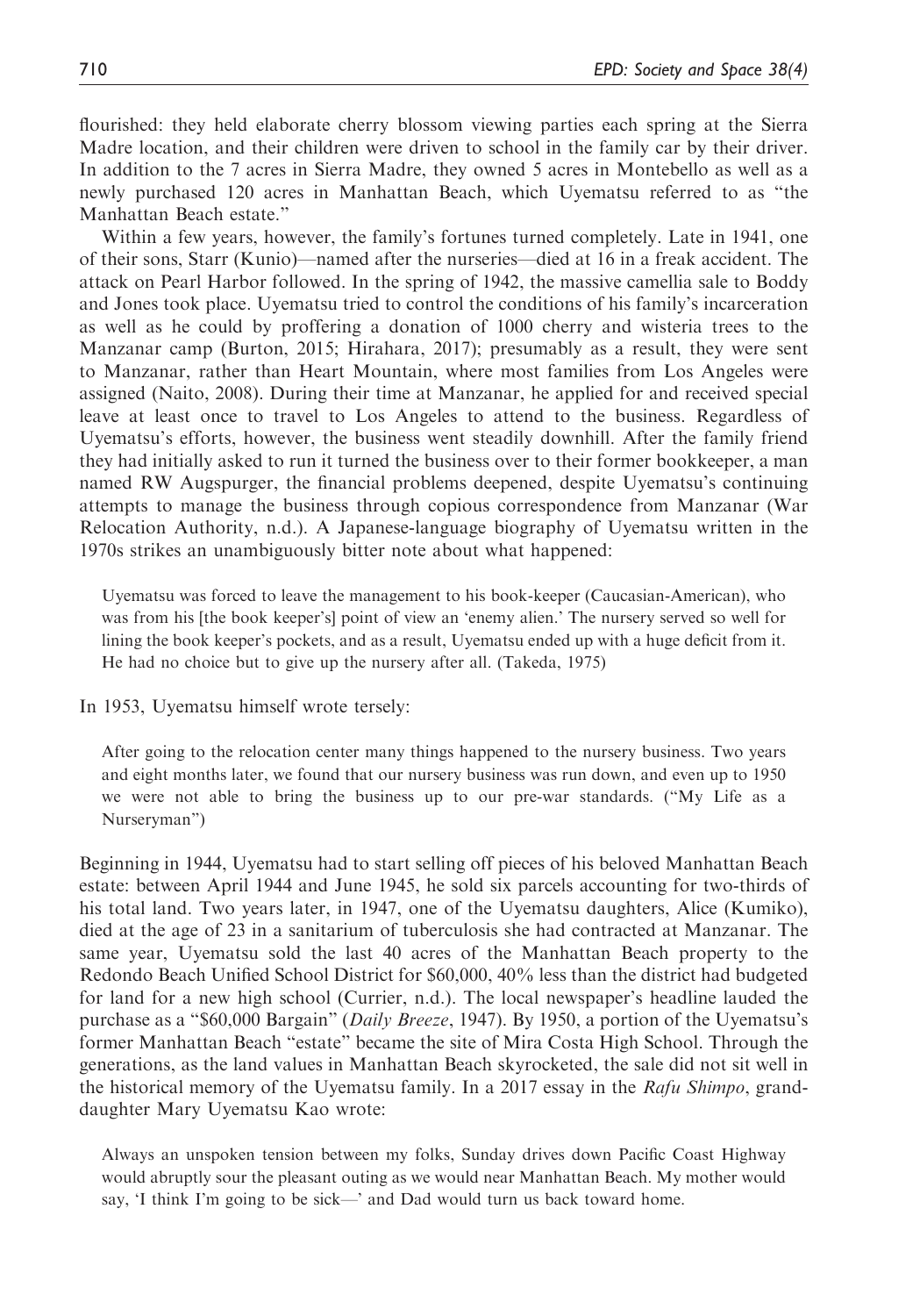However, she continued, "My understanding of Nursery Grandpa's 120 acre Manhattan Beach property never went much further than these memories" (Kao, 2017). While the details had dissipated, a bitter taste remained.

FM Uyematsu retired in 1951 and turned the business over to his son, Francis Genichiro. After only a year, however, by December 1952, the Montebello Unified School District (MUSD) was eyeing the Uyematsu's Montebello land to expand the immediately adjacent high school. Within a month, MUSD superintendent John Whinnery and business manager George Schurr were negotiating with the Uyematsus.<sup>10</sup> The district purchased the property for \$56,000, "a purchase price considerably lower than the appraised value"<sup>11</sup> and agreed to the continued use of the property for an additional two years. The acceptance of a "considerably lower" price in return for being able to stay longer was meant to allow for the smooth transfer and consolidation of the Montebello plants and trees to Sierra Madre (Uyematsu, "My Life"). Yet again, the sale did not sit well in family memory. Speaking to writer Naomi Hirahara in 2002, Francis G. Uyematsu said, "[The city] threatened eminent domain and said that it would go to a public court in which the jury would be white, and the city would win" (Hirahara, 2004: 176).<sup>12</sup> In 1953, in a time of rapid expansion, MUSD purchased several properties. In none of the other purchases was the negotiated price less than the appraised value; in one case, the owner argued for—and got—a slightly higher price than the appraised value. While I cannot speculate further about the dynamics and motivations involved, what can be objectively stated is the following: In 1942, the Uyematsu family owned approximately 132 acres of land in three locations across Los Angeles County, and their business was thriving. Within just over a decade, all but the 7 acres in Sierra Madre was gone. In 1963, the Sierra Madre property, too, was sold—this time to a developer, Richter Builders. According to Francis G. Uyematsu, "the city of Sierra Madre told the Uyematsus that they needed to sell the nursery because they were changing zoning laws" (Hirahara, 2004: 176). In a third real estate encounter in which the state was involved (in this case the local government of the city of Sierra Madre, where the family had numerous encounters with hostile racists over the years), the transaction left a bitter taste.

Ultimately, the Uyematsus lost their land for three reasons: financial duress due to Internment; exploitative opportunism by individual white men enabled by the state; and because in each case, their land was in the path of postwar suburban development and vulnerable to the threat of eminent domain. Because pre-war alien land law restrictions had created the need for Japanese-farmed land to be close to urban markets, this was a common outcome for the relatively few who had managed to hang onto their land during the war (Yagasaki, 1982). After all of their compounded losses, some families managed to profit from land sales in the long run, but many others, like the Uyematsus, did not.

#### 'Those who love plants cannot be nurserymen'

In 1952 or 1953, having just retired and with the sale of the Montebello land imminent, in a memoir essay called "My Life as a Nurseryman," FM Uyematsu reflected: "A professor in a horticultural college in America is said to have made the following statement: 'Those who love plants cannot be nurserymen.' I consider myself a lover of plants and not a nurseryman." He concluded with a description of the legacy of cherry trees he hoped to leave in the landscape:

I love plants and among those the flowering cherry tree is the one closest to my heart. I have nourished my flowering cherry trees for over twenty years. I am 71 years old now and I have reached the stage where I must give my plants to somebody who loves cherry trees.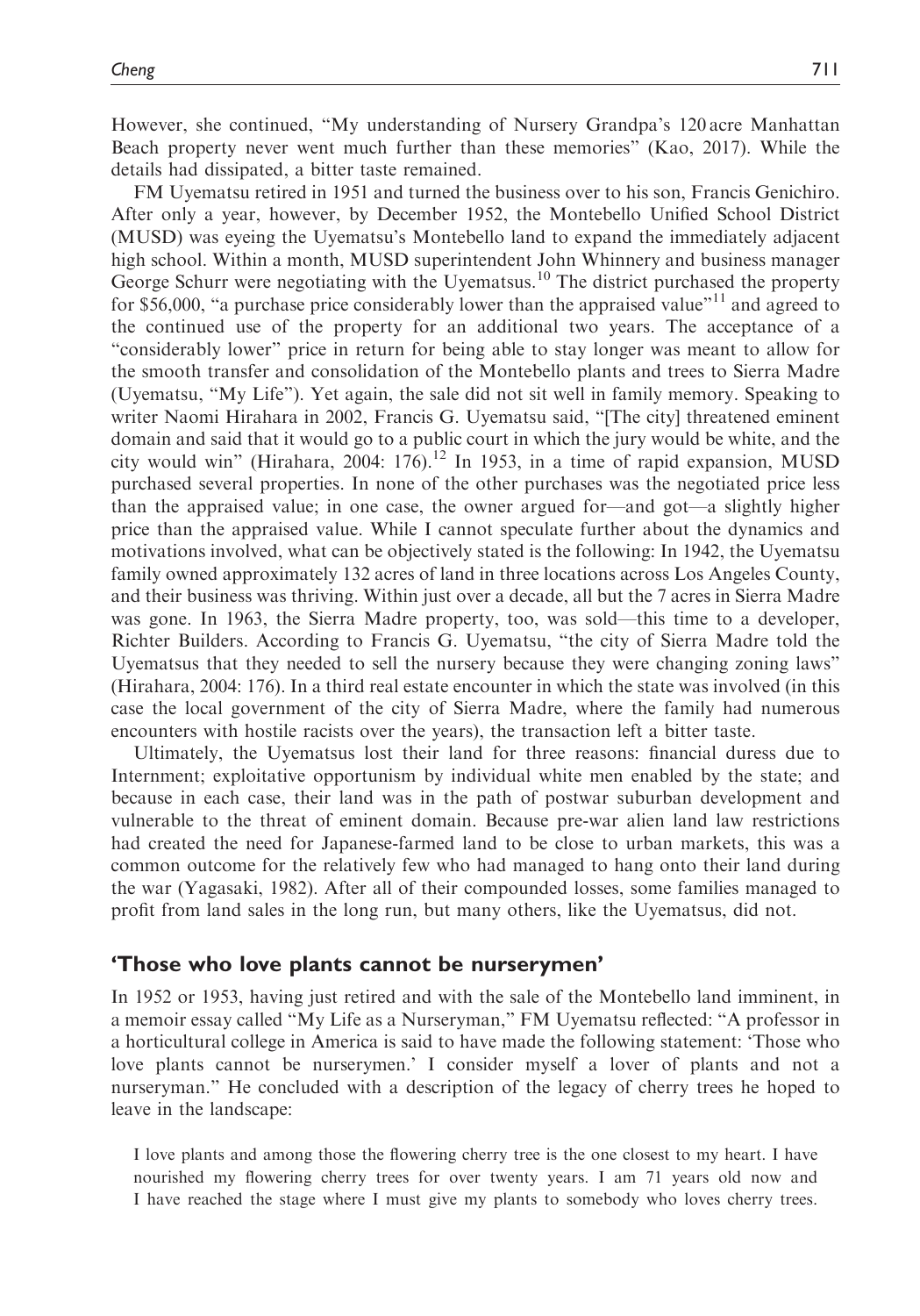So after serious consideration, I donated my trees to the city of Los Angeles. I donated 50 trees which were over 20 years old. They are all planted at the entrance of Griffith Park in Bronson Canyon. There are seven kinds of cherry trees planted there. I hope these trees will grow and remain as a memory to an old man who loved them. (Uyematsu, "My Life") (see Figure 2)

In doing this, Uyematsu echoed official efforts by the Japanese government nearly 50 years earlier to assuage the disastrous effects of racist United States policies in what can be considered a form of horticultural diplomacy: the gifting of 2000 cherry trees to Washington, D.C. in 1909, in the aftermath of the anti-Japanese "Gentlemen's Agreement." As Philip J. Pauly (1996) details, a nativist United States Department of Agriculture officer made a "thoroughly political" decision to have the trees burned on the grounds that they were infested with dangerous immigrant pests (51). Undeterred by the "horticultural auto da-fé," the Japanese government "countered experts with experts" and sent a second shipment that was approved this time by USDA officials and planted in 1912 "around the Tidal Basin, along the Potomac, and on the White House grounds, 'as a living symbol of friendship between the Japanese and American peoples'" (Pauly, 1996: 52, 67–68). More than 100 years later, "the annual displays [of cherry blossoms] are more spectacular than ever" (Pauly, 1996: 73). The initial intended symbolism of the trees, that the blooms each year "would symbolize the enduring friendship between the Japanese and American peoples," became "ironic and even embarrassing" during the Second World War. Ultimately, however, by "sponsoring the planting of their own varieties within sight of the Washington Monument," Pauly (1996) argues that the Japanese "were linking themselves to American stories in ways that no one could fully predict" (73).

Unfortunately, the city of Los Angeles had neither the resources nor expertise to care for Uyematsu's beloved cherry trees, and they died in a matter of years. However, Uyematsu's



Figure 2. FM Uyematsu and Kuniko Uyematsu with donated cherry trees in Bronson Canyon (Griffith Park), Los Angeles, in 1953. Source: Courtesy of Uyematsu Family.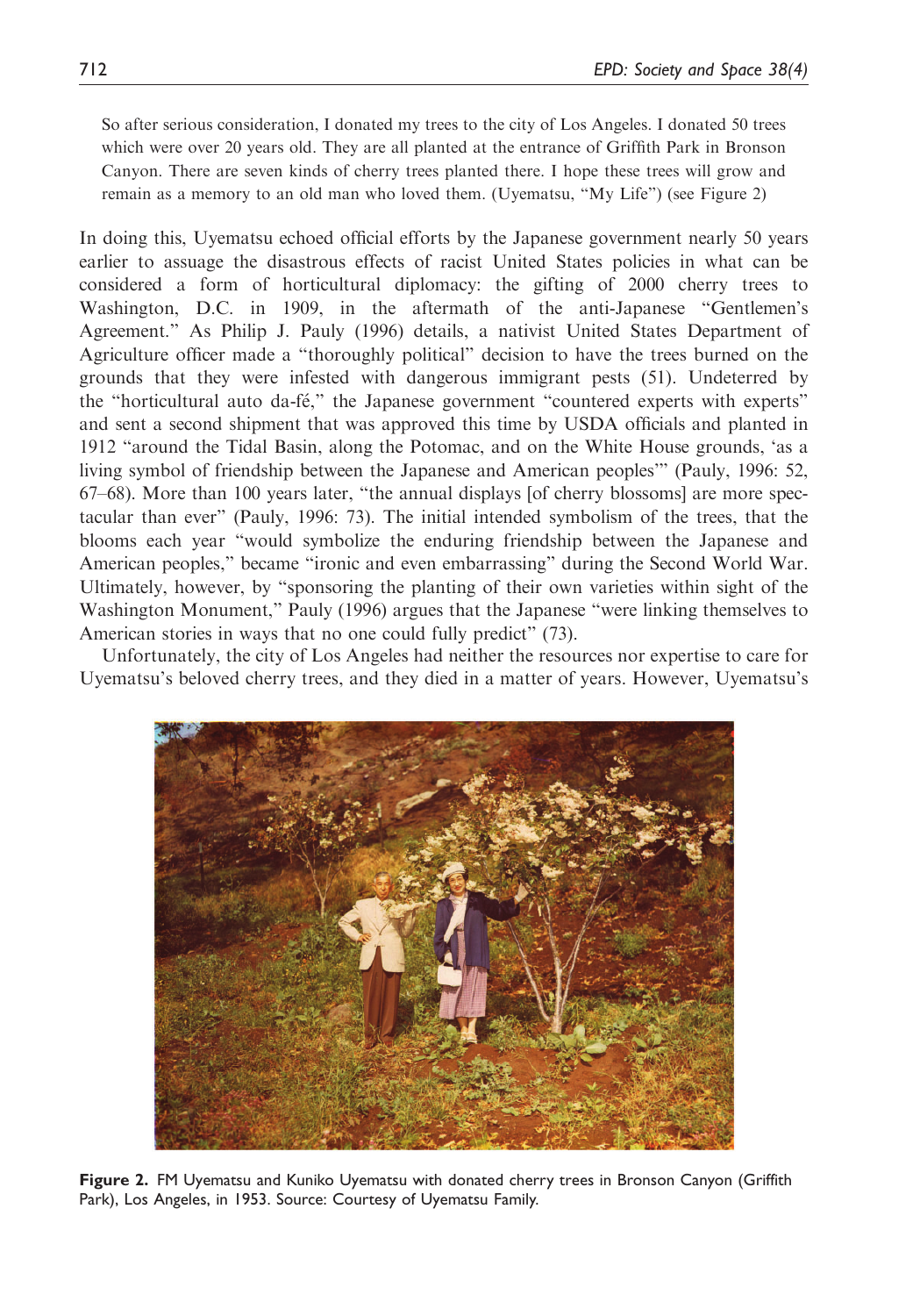horticultural legacy remains—in addition to the camellias at Descanso Gardens—in another place: in the high desert of Manzanar. In the plans for the opening of the Manzanar Historic Site, National Park Service-funded archaeologists worked to exhume the plans and layout of Cherry Park, where Uyematsu's donated cherry trees were planted 77 years ago. They planned to plant cherry trees there once again, and center an interpretive site around the trees and park. However, the National Park Service may choose to interpret the site, the cherry trees stand "as a memorial to the Issei long after they are gone from this world," as Uyematsu wrote in another essay (Uyematsu, "The Cherry Blossom"). They also stand, I argue, as a marker of submerged perspectives and alternative relationships to land. Neither Uyematsu nor agents of the state ultimately controlled the trees: even during the incarceration period, Uyematsu noted that at least one other camp resident stole a tree for their own purposes and enjoyment (Burton, 2015: 164); after the camp was closed, local Inyo County residents reportedly transplanted remaining trees to their own yards (Burton, 2015: 88). Rather than stable signifiers of culture, friendship, and beauty, then, the trees are clues to oppositional landscape histories (cf. Mitchell, 1996) that instruct us to understand landscapes as sedimentations of social relations<sup>13</sup> and histories of racial plunder that bear bitter, defiant, and unexpected fruits.

# Conclusion

In the summer of 2019, Descanso Gardens took down the historical display at the Boddy House in order to temporarily redecorate it as a "Pasadena Showcase House of Design." The Gardens' Curator of Education, Emi Yoshimura (no relation to the San Gabriel Nursery Yoshimuras), took advantage of the opportunity to change the signage. As of fall 2019, the signs showcasing Boddy's "fair price" were gone. Instead, visitors were now greeted with a KCET "Lost LA" video on the history of the gardens. In the library, visitors could now peruse firsthand the 1950 American Camellia Society article that detailed the Uyematsu sale and credited Uyematsu with the camellia varieties he had developed himself. Also prominent in the library was a large framed document dated 1939 and detailing the "chain of title showing the principal transfers of the Ranchos San Rafael and La  $Ca\tilde{n}$  and  $\tilde{n}$  ... through which the land of E. Manchester Boddy and Berenice Boddy was deraigned from the King of Spain." Through 36 transactions, one sees the passage of ownership from the King of Spain through Spanish and Mexican land grants; from landholding Californio families to Anglo settlers; and finally, to the Boddys, in the late 1930s. The chain of title shows the colonial legacy of this "public" land, occupied and cultivated for thousands of years by Indigenous Tongva peoples, and made beautiful by the largely unacknowledged and ongoing intellectual and material labor of marginalized people. Below the house, under the intricate canopy of California live oaks, the camellias remain, having outlived the hands that first cultivated them: a testament to both beauty and plunder.

## Acknowledgements

This article could not have been written without the generous cooperation of the Uyematsu and Yoshimura families: Mare Uyematsu Naito, Amy Uyematsu, Mary Uyematsu Kao, Mary Ishihara Swanton, and Saburo Ishihara. I am awed and humbled by each of their remarkable personal and family histories. For their vital assistance in the early stages of this research, I thank Naomi Hirahara, Eloy Zarate, Senya Lubisich, and Ken Lee. Archivists at the Japanese American Research Project Collection at UCLA, the Huntington Library, the Los Angeles County Property Assessor Archives, and Sierra Madre Library (among others) helped me to find key pieces in this research; I particularly wish to thank Camila Lopez of the San Gabriel Historical Association and Emi Yoshimura, Brook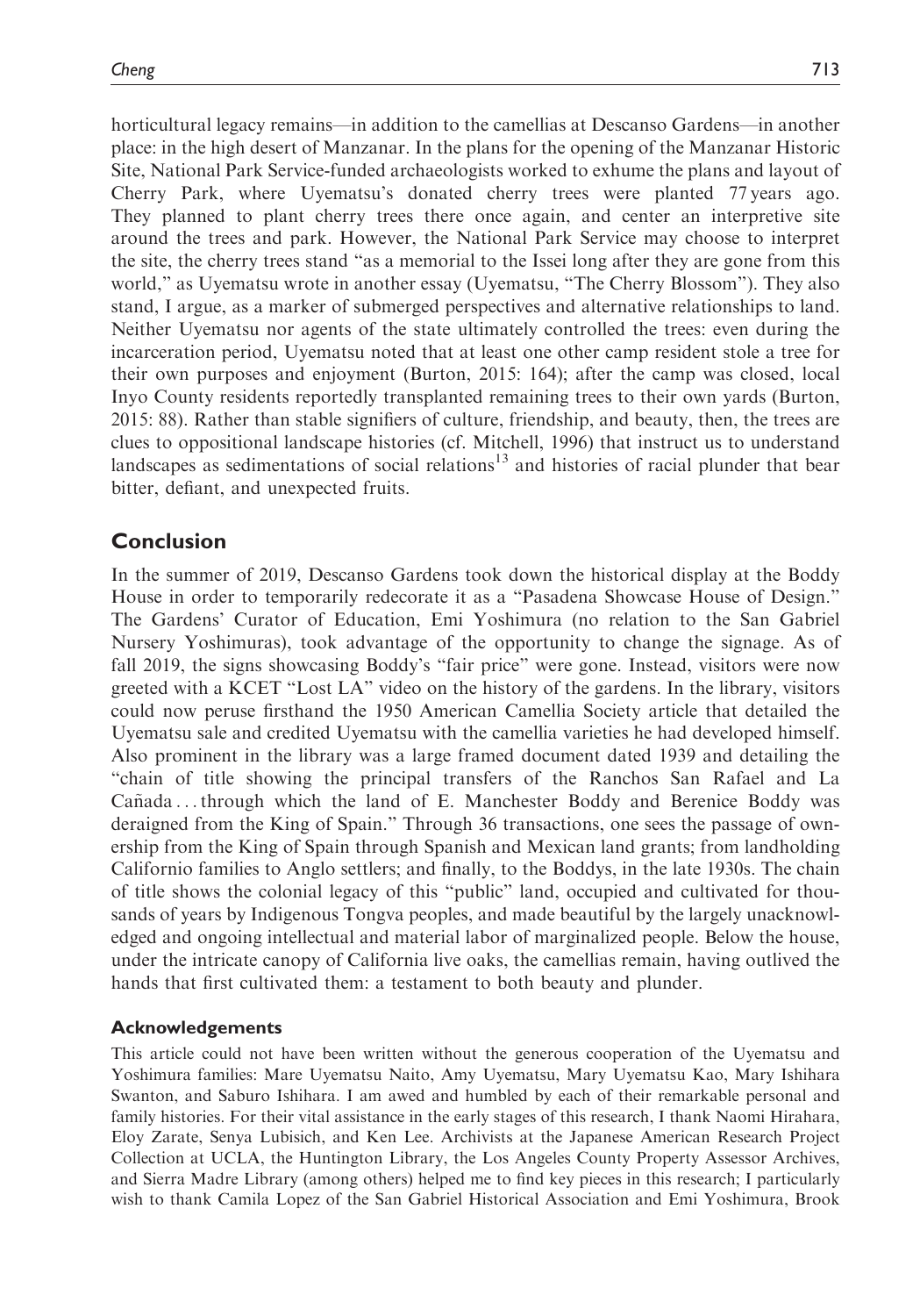Engebretson, and Cristeen Martinez at Descanso Gardens. I presented portions of this research at the Critical Ethnic Studies Conference, the Asian American Studies Conference, and the Department of Geography at Dartmouth College and benefited immensely from the feedback of copanelists, commentators, workshop participants, and audience members, including Sarita Echavez See, Monisha Das Gupta, Matt Garcia, Matt Delmont, Yui Hashimoto, Laura McTighe, Margaret Ramirez, Patricia Lopez, Garrett Nelson, Aparna Parikh, Mingwei Huang, Benny Adapon, Jasmine Butler, Jane Komori, and Noya Kansky. Throughout the research and writing, Juan De Lara and Michelle Dizon offered essential insights and encouragements.

### Declaration of conflicting interests

The author(s) declared no potential conflicts of interest with respect to the research, authorship, and/or publication of this article.

#### Funding

The author(s) received no financial support for the research, authorship, and/or publication of this article.

#### **Notes**

- 1. The signage was created and installed in 2008 under the directorship of then Executive Director David Brown. Prior to that none of Descanso Gardens' official literature mentioned the Uyematsus or Yoshimuras (Phone conversation with Robin Sease, former Manager of Visitor Education and Services at Descanso Gardens, 16 July 2018; McCarthy, 2006).
- 2. Here, I paraphrase Ruth Wilson Gilmore's (2015) insight that "capitalism requires inequality and racism enshrines it."
- 3. I thank Juan De Lara for emphasizing this particular point.
- 4. Mona Oikawa (2012) has identified this issue as one of Internment's lasting harms.
- 5. Settler-colonial "invasion is a structure not an event" (Wolfe, 2006: 388).
- 6. Scholars of Japanese American incarceration have long characterized the Japanese experience in the US as an experience of racial domination and internal colonialism (Daniels et al., 1991). While this is accurate in many respects, Eiichiro Azuma (2005) has shown that Japanese American experience in the United States should be understood more comprehensively as a transnational history of identity and social formation.
- 7. Private family records, viewed during interview with Mary Ishihara Swanton (30 May 2018).
- 8. For a different approach to determining a fair price under comparable circumstances, we can consider Janice Marion Wright La Moree's (1990) account of her father, lawyer J. Marion Wright's, purchase of a Japanese-owned hog ranch:

One of [Wright's clients] owned a hog ranch in Artesia, California. All his assets were tied up in the land and stock. There was no one to care for the hogs while he was away. He wanted to sell out but could find no one to buy on short notice without lowering the price drastically. Wright decided to help him out by purchasing the ranch in partnership with a man who had agricultural experience. In order to insure a fair price, Wright insisted on three appraisals, two from private appraisers and one from the War Relocation Authority. (58)

- 9. Presence of Jones is also confirmed in Uyematsu's "My Life" and by Jones himself in a letter he wrote to the War Relocation Authority on Uyematsu's behalf in 1945 (Pasadena Digital History Collection).
- 10. MUSD Board of Education meeting minutes, 22 January 1953.
- 11. Ibid.
- 12. The facts related by Francis G. Uyematsu here do not quite square up to the official record: in Hirahara (2004: 176), the date is listed as 1962 and the price is \$53,000. However, how Uyematsu remembered and felt about the transaction is the more significant point.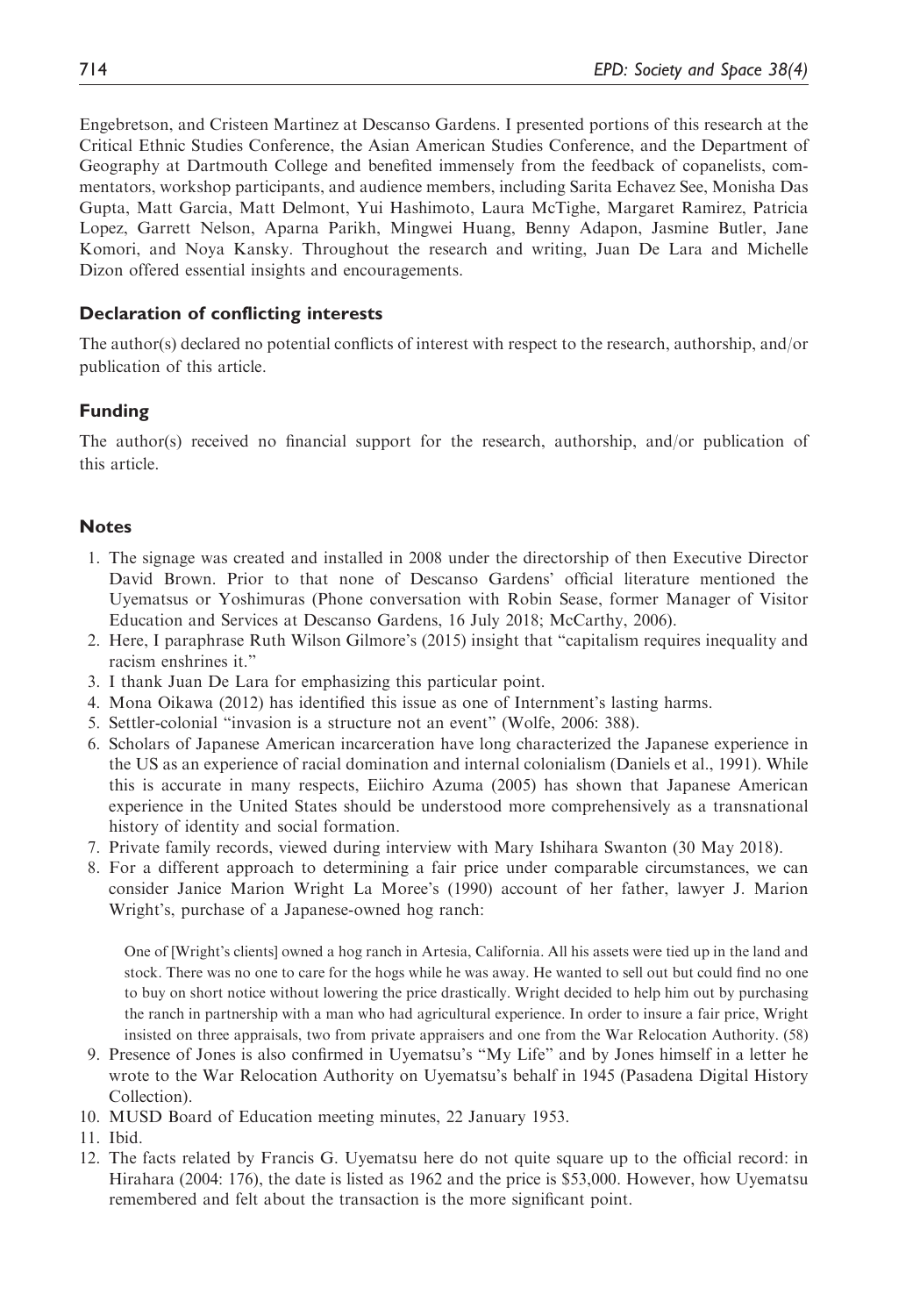13. Melvin Oliver and Thomas Shapiro, quoted in Pulido (2000: 16).

#### **References**

Asper A (1988) A short history of Descanso Gardens, 1941 to 1954. The Camellia Review 50(2): 3–5.

- Azuma E (2005) Between Two Empires: Race, History, and Transnationalism in Japanese America. New York: Oxford University Press.
- Bhandar B (2018) Colonial Lives of Property: Law, Land, and Racial Regimes of Ownership. Durham, NC: Duke University Press.
- Brenner AS (2013) Around town: An incredible Boddy of work. Los Angeles Times, 21 February. Available at: [https://www.latimes.com/tsn-vsl-0221-around-town-an-incredible-boddy-of-work](https://www.latimes.com/tsn-vsl-0221-around-town-an-incredible-boddy-of-work-story.html)[story.html](https://www.latimes.com/tsn-vsl-0221-around-town-an-incredible-boddy-of-work-story.html) (accessed 29 November 2017).
- Broom L and Riemer R (1949) Removal and Return: The Socio-Economic Effects of the War on Japanese Americans. Berkeley: University of California Press.
- Burton JF (2015) Garden Management Plan: Gardens and Gardeners at Manzanar. National Park Service.
- Critical Ethnic Studies Editorial Collective (eds) (2016) Critical Ethnic Studies: A Reader. Durham, NC: Duke University Press.
- Currier C (n.d.) Chapter drafts on History of Mira Costa High School. Manuscripts provided by C Currier.

Daily Breeze (1947) Board negotiates purchase of Manhattan Land. Daily Breeze, 28 February.

- Daniels R, Taylor SC, Kitano HHL, et al. (eds) (1991) Japanese Americans, from Relocation to Redress. Rev. ed. Seattle: University of Washington Press.
- Downs v. Yokomizo, (No. 509572 (Los Angeles County Sup. Ct., 21 May 1947).
- Finch D (1961) A brief history of Descanso Gardens. Descanso Gardens Archives.
- Gilmore RW (2006) Golden Gulag: Prisons, Surplus, Crisis, and Opposition in Globalizing California. Berkeley: University of California Press.
- Gilmore RW (2015) The worrying state of the anti-prison movement. Social Justice: A Journal of Crime, Conflict & World Order. Available at: [http://www.socialjusticejournal.org/the-worrying](http://www.socialjusticejournal.org/the-worrying-state-of-the-anti-prison-movement/)[state-of-the-anti-prison-movement/](http://www.socialjusticejournal.org/the-worrying-state-of-the-anti-prison-movement/) (accessed 16 January 2020).
- Glissant E (1997) Poetics of Relation. Ann Arbor: University of Michigan Press.
- Goldstein A (2018) The ground not given: Colonial dispositions of land, race, and hunger. Social Text 36(2): 83–106.
- Gómez-Barris M (2017) The Extractive Zone: Social Ecologies and Decolonial Perspectives. Durham, NC: Duke University Press.
- Harvey D (2004) The 'new' imperialism: Accumulation by dispossession. Socialist Register, 40. Available at:<https://socialistregister.com/index.php/srv/article/view/5811> (accessed 24 February 2020).
- Hirahara N (2004) A Scent of Flowers: The History of the Southern California Flower Market, 1912– 2004. Pasadena, CA: Midori Books.
- Hirahara N (2017) Reconsidering the Camellia. KCET Lost LA, 18 July. Available at: [https://www.](https://www.kcet.org/shows/lost-la/reconsidering-the-camellia) [kcet.org/shows/lost-la/reconsidering-the-camellia](https://www.kcet.org/shows/lost-la/reconsidering-the-camellia) (accessed 29 May 2019).
- Hong GK (1999) 'Something forgotten which should have been remembered': Private property and cross-racial solidarity in the work of Hisaye Yamamoto. American Literature 71(2): 291–311.
- Kao MU (2017) From Mira Costa high to Manzanar Cherry Park. Rafu Shimpo, 20 September, 3.
- Karuka M (2019) Empire's Tracks: Indigenous Nations, Chinese Workers, and the Transcontinental Railroad. Oakland: University of California Press.
- KCET (2017) Lost LA: Descanso Gardens (video). Available at: [https://www.kcet.org/shows/lost-la/](https://www.kcet.org/shows/lost-la/episodes/descanso-gardens) [episodes/descanso-gardens](https://www.kcet.org/shows/lost-la/episodes/descanso-gardens) (accessed 29 May 2019).
- Lawler M (2015) The touching story of Descanso Gardens' famous camellias. Crescenta Valley Weekly, 1 January. Available at: [https://www.crescentavalleyweekly.com/viewpoints/01/01/2015/](https://www.crescentavalleyweekly.com/viewpoints/01/01/2015/treasures-valley-mike-lawler-60/) [treasures-valley-mike-lawler-60/](https://www.crescentavalleyweekly.com/viewpoints/01/01/2015/treasures-valley-mike-lawler-60/) (accessed 21 May 2018).
- Luxemburg R (1973) The Accumulation of Capital An Anti-Critique. New York: Monthly Review Press.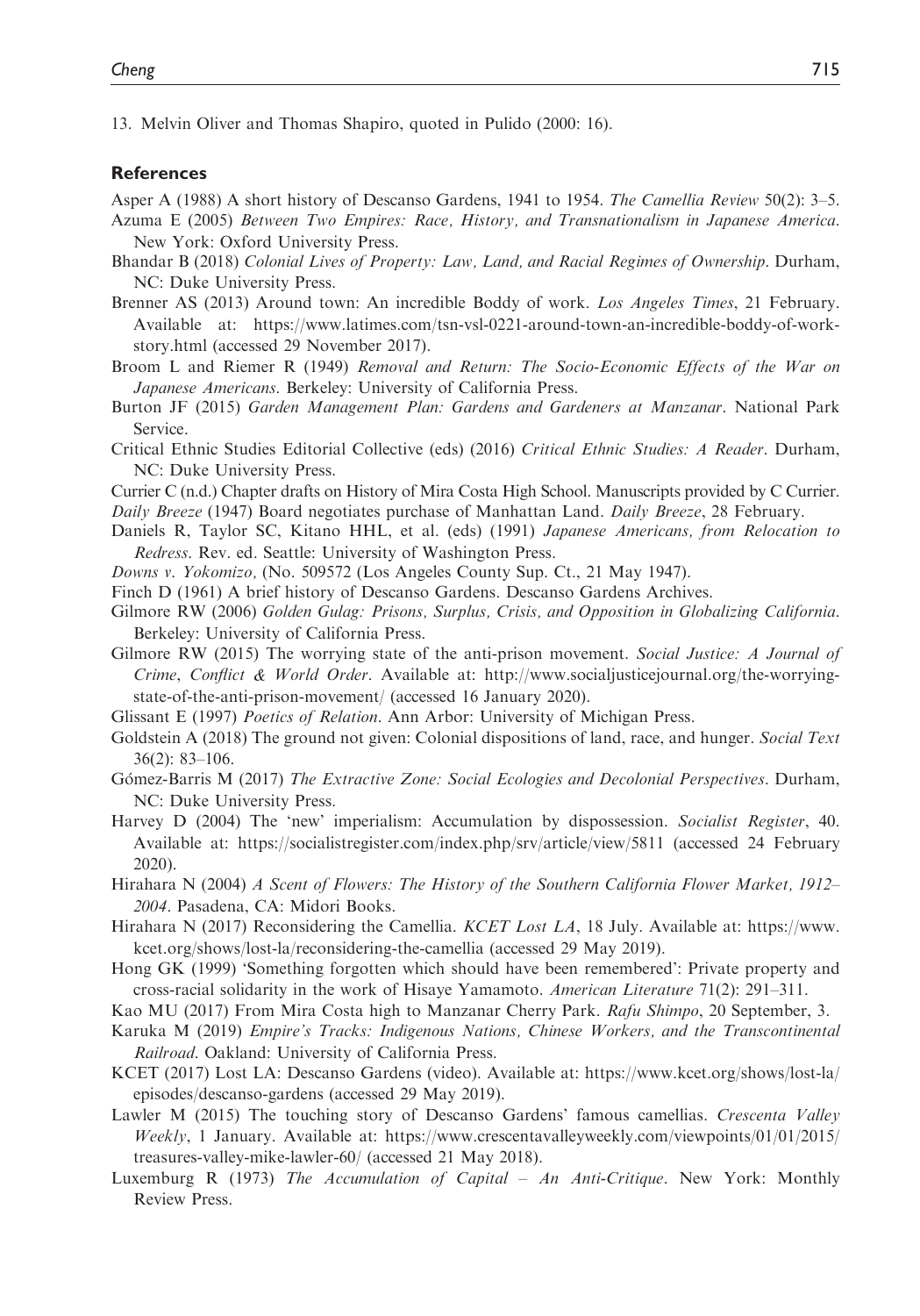- McCarthy L (2006) Roots that run deep. Los Angeles Times, 30 April. Available at: [https://www.](https://www.latimes.com/archives/la-xpm-2006-apr-30-tm-roots18-story.html) [latimes.com/archives/la-xpm-2006-apr-30-tm-roots18-story.html](https://www.latimes.com/archives/la-xpm-2006-apr-30-tm-roots18-story.html) (accessed 29 May 2019).
- Mattei U and Nader L (2008) Plunder: When the Rule of Law is Illegal. Malden, MA: Blackwell Pub.
- Mitchell D (1996) The Lie of the Land: Migrant Workers and the California Landscape. Minneapolis: University of Minnesota Press.
- Moreton-Robinson A (2015) The White Possessive: Property, Power, and Indigenous Sovereignty. Minneapolis: University of Minnesota Press.
- Mori D (2015) Living artifacts: The Descanso Gardens camellias and Japanese American History. Discover Nikkei, 24 February. Available at: [http://www.discovernikkei.org/en/journal/2015/2/24/](http://www.discovernikkei.org/en/journal/2015/2/24/descanso-gardens-camellias/) [descanso-gardens-camellias/](http://www.discovernikkei.org/en/journal/2015/2/24/descanso-gardens-camellias/) (accessed 29 May (2019)
- Naito MU (2008) Oral history interview by Richard Potashin. Manzanar National Historic Site Collection. Densho Digital Archive. Available at: [http://ddr.densho.org/media/ddr-manz-1/ddr](http://ddr.densho.org/media/ddr-manz-1/ddr-manz-1-53-transcript-4562d24de2.htm)[manz-1-53-transcript-4562d24de2.htm](http://ddr.densho.org/media/ddr-manz-1/ddr-manz-1-53-transcript-4562d24de2.htm) (accessed 29 May 2019).
- Nichols R (2015) Disaggregating primitive accumulation. *Radical Philosophy* 194(1): 18–28.
- Oikawa M (2012) Cartographies of Violence: Japanese Canadian Women, Memory, and the Subjects of the Internment. Toronto: University of Toronto Press.
- Okihiro GY and Drummond D (1991) The concentration camps and Japanese economic losses in California Agriculture, 1900–1942. In: Daniels R, et al. (eds) Japanese Americans, from Relocation to Redress. Seattle: University of Washington Press, pp.168–175.
- Paik NA (2016) Rightlessness: Testimony and Redress in U.S. Prison Camps Since World War II. Chapel Hill: The University of North Carolina Press.
- Pauly PJ (1996) The beauty and menace of the Japanese cherry trees: Conflicting visions of American ecological independence. Isis 87(1): 51–73.
- Pulido L (2000) Rethinking environmental racism: White privilege and urban development in Southern California. Annals of the Association of American Geographers 90(1): 12–40.
- Rafu Shimpo (1941a) Coming up in the news. Rafu Shimpo, 23 March, 7.
- Rafu Shimpo (1941b) A hearty thank you. Rafu Shimpo, 7 September, 4.
- Rafu Shimpo (1941c) Issei, Nisei urged to attend meeting tonight. Rafu Shimpo, 12 September, 1.
- Rafu Shimpo (1941d) Issei encouraged by speakers at rally. Rafu Shimpo, 13 September, 1.
- Rafu Shimpo (1946) Nisei sues for return of land. Rafu Shimpo, 11 September, 1.
- Robinson G (2009) A Tragedy of Democracy: Japanese Confinement in North America. New York: Columbia University Press.
- San Gabriel Nursery Facebook Page (n.d.) Available at: [https://www.facebook.com/](https://www.facebook.com/SanGabrielNurseryandFlorist/posts/1750760834945552/) [SanGabrielNurseryandFlorist/posts/1750760834945552/](https://www.facebook.com/SanGabrielNurseryandFlorist/posts/1750760834945552/) (accessed 6 September 2018).
- San Gabriel Nursery Website (n.d.) Our company history. Available at: [http://sgnurserynews.com/](http://sgnurserynews.com/site/history.php) [site/history.php](http://sgnurserynews.com/site/history.php) (accessed 1 May 2019).
- Sasaki Y (1939) A Nisei discovers America. Rafu Shimpo, 16 July, 13.
- See SE (2017) The Filipino Primitive: Accumulation and Resistance in the American Museum. New York: New York University.
- Takeda C (1975) Biography: Francis Miyosaku Uyematsu. Translated by Miri Park (Translation Provided by Uyematsu Family). Los Angeles, CA: Japanese Community Pioneer Center.
- Taylor SC (1991) Evacuation and economic loss: Questions and perspectives. In: Daniels R, et al. (eds) Japanese Americans, from Relocation to Redress. Seattle: University of Washington Press, pp.163–167.
- Thompson DG (1962) Descanso Gardens: Its History and Camellias. Los Angeles, CA: Borden Publishing Company.
- Uyematsu FM (n.d.) My life as a Nurseryman. Uematsu Papers. Japanese American Research Project, UCLA Special Collections.
- Uyematsu FM (n.d.) The cherry blossom and how to appreciate it. Uematsu Papers. Japanese American Research Project, UCLA Special Collections.
- Wald SD (2016) The Nature of California: Race, Citizenship, and Farming Since the Dust Bowl. Seattle: University of Washington Press.
- War Relocation Authority (n.d.) Evacuee Case File for Francis Miyosaku Uyematsu. College Park, MD: National Archives and Records Administration.